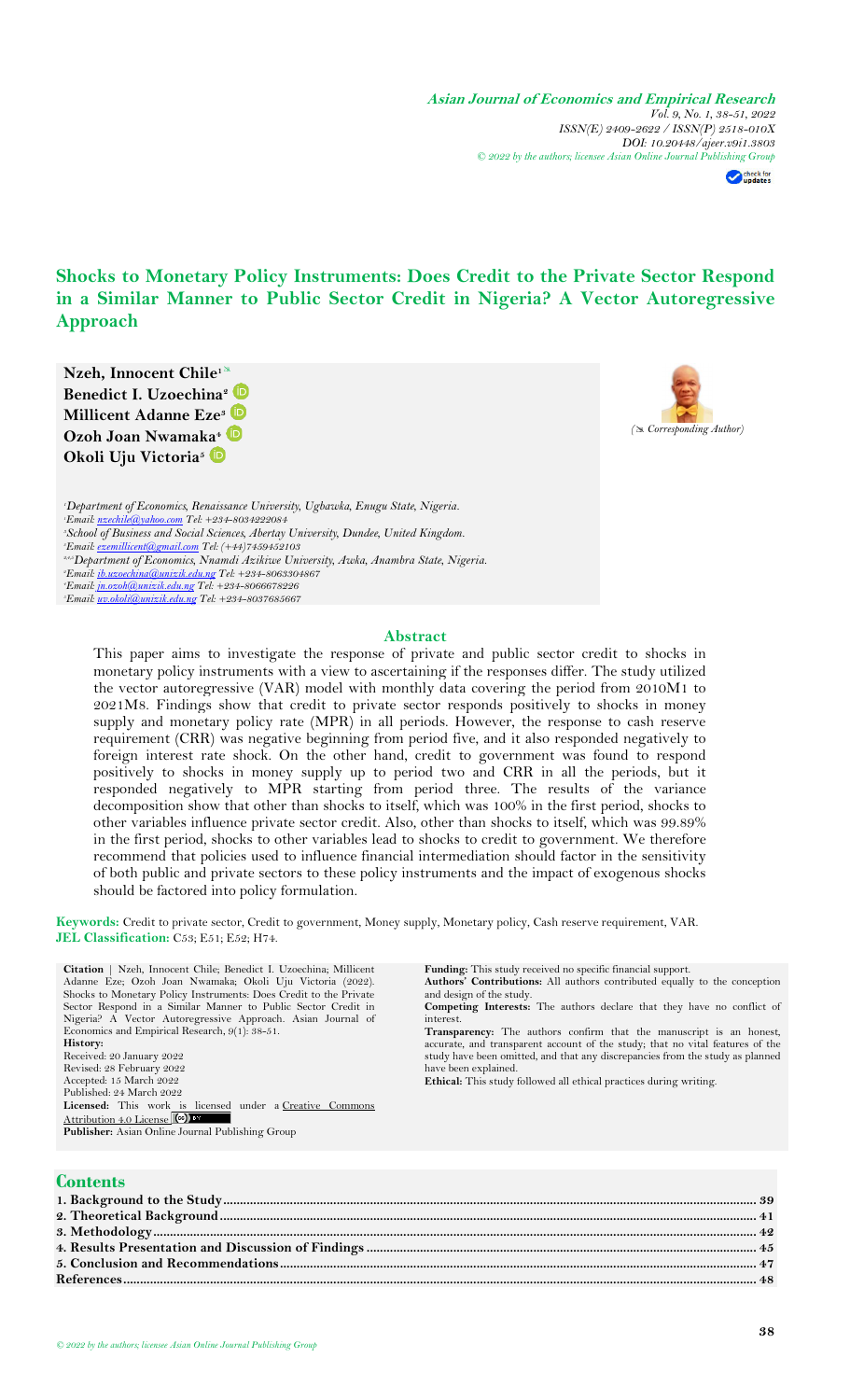### **Contribution of this paper to the literature**

This study contributes to the existing literature by splitting credit provision into private and public sector and investigating how tools of monetary policy shapes the behavior of credit to each sector.

### <span id="page-1-0"></span>**1. Background to the Study**

Credit provision to both the government and the private sector is essential for the running of an economy owing to the fact that, for the government, projected revenue rarely matches expenditure, and for the private sector operators, access to funds is usually a herculean task mostly in developing countries such as Nigeria. The roles of banks in credit provision through their intermediation activities cannot be over-emphasized. In playing these roles, they source funds from surplus units (lenders) which they lend to deficit units (borrowers). Such financial intermediation roles have been noted to promote economic growth as funds, which would otherwise lie idle, are put to productive use. However, before this intermediation role becomes effective, the role of interest rate is recognized. A borrower pays to borrow money over an agreed period of time from a lender, and interest rates influence the lending behavior of banks. The dilemma that monetary authorities face is how to use monetary policy tools, such as interest rate, to strike a balance between low and high credit provision. This is because low credit provision stifles the economy, while high credit provision has the tendency to raise money supply to a level that could spiral into inflation.

In a bid to influence credit provision, monetary authorities employ monetary policy tools to achieve this and other macroeconomic objectives. Monetary policy is a deliberate action of monetary authorities designed to achieve certain economic objectives through the regulation of the quantity, cost and availability of money and credit [\(Central Bank of Nigeria,](#page-10-1) 2016). [Nyong \(2011\)](#page-10-2) noted that "these arrangements are designed in lieu of the legal framework that is in place to govern the financial practices of banks and, consequently, influence the availability of financial resources." Among the objectives of monetary policy, price stability has of recent become very prominent and is the reason Nigeria has embraced inflation targeting as a key monetary policy thrust. In Nigeria, monetary policy action is implemented through the Central Bank of Nigeria (CBN), which is the apex bank. In order to achieve the monetary policy objectives, the central bank usually uses indirect means, which involves choosing the tools or instruments they can directly control [\(Central Bank of Nigeria,](#page-10-1) 2016). According to the report, among the instruments at the disposal of the bank are monetary policy rate, open market operation (OMO), reserve requirements, selective control and moral suasion. To achieve the goals of monetary policy, instruments of monetary policy are directed at target variables. These targets could be operating targets such as short-term interest rate and aggregate reserves (monetary base, reserves, etc.) or intermediate targets such as monetary aggregates (M1, M2) and aggregate demand [\(Central Bank of Nigeria,](#page-10-1) 2016). The CBN uses its monetary policy instruments to hit the operating targets in order to hit the intermediate targets with a view to achieving its objective.

With monetary policy tools, the CBN can influence credit extension through the use of interest rate, which is geared towards adjusting the lending rates of deposit money banks and other financial institutions. A major issue this study aims to investigate is the behavior of credit provision arising from shocks to monetary policy instruments. Nigeria is an open economy that is integrated with other economies. Therefore, apart from domestic factors that could introduce dynamism in the economy, exogenous factors could also alter policy choices. For instance, sudden changes in foreign interest rates could influence credit provision, thus influencing the choice of monetary policy instrument. In deploying a particular monetary policy instrument to influence credit provision, it is pertinent to find out how credit to the public and private sectors reacts to the selected monetary policy tools. A policy tool that leads to high interest rate could be inimical to growth because financial institutions, being profitoriented entities, will take undue advantage of such a development by charging high interest rates to borrowers. These profiteering tendencies will end up raising the cost of capital for investment. Among the major reasons that motivated this study is the unresolved controversy regarding the impact of monetary policy on credit provision in Nigeria. [Afolabi, Adeyemi, Salawudeen, &](#page-10-3) Fagbemi (2018) noted that the transmission process of monetary policy to credit availability is not one-directional in Nigeria. Empirical evidence in Nigeria has equally supported this observation [\(Adediran, George, Alege, & Obasaju, 2019;](#page-10-4) [Ademokoya, Sanni, Oke, & Abogun, 2020;](#page-10-5) [Adeniyi,](#page-10-6)  [Kayode, Sakirat, & Olamide, 2018\)](#page-10-6). Another motivation is lack of research on the behavior of credit to both the private sector and public sector arising from shocks to monetary policy tools. Some earlier related empirical studies have focused on the nexus between monetary policy and credit to the private sector [\(Osakwe, Okoye, Ezeala, &](#page-10-7)  [Okeke, 2022;](#page-10-7) [Udoh, Dauda, Ajayi, & Ikpechukwu, 2021\)](#page-10-8), while others were not specific about the impact of credit to any sector of the economy [\(Abuka, Alinda, Minoiu, Peydró, & Presbitero, 2019;](#page-10-9) [Afolabi](#page-10-3) *et al.*, 2018; [Onoh &](#page-10-10)  [Nwachukwu, 2017\)](#page-10-10). This particular study presents a clear departure from these studies by decomposing the flow of bank financial intermediation into private and public sectors in order to ascertain the behavior of credit to each sector arising from shocks to monetary policy instruments. In Nigeria, this study is more relevant considering that the aftermath of the COVID-19 lockdown, which affected international oil price and other sources of capital inflows, has reduced the revenue profile of the government and thus puts it in a position where it competes with the private sector in sourcing funds in the domestic financial markets. Knowledge of the behavior of credit to each sector will therefore enable monetary authorities to direct the tools of monetary policy in a way that government borrowing does not crowd out private sector borrowing.

#### *1.1. Some Stylized Facts on Bank Credit in Nigeria*

Over the years, commercial banks in Nigeria have engaged in the traditional role of financial intermediation by way of assessing funds from surplus units and lending to deficit units. To effectively play this role, adequate capital is necessary. The banking consolidation of 2005, which pegged the minimum capital base of banks in Nigeria from N2 billion to N25 billion, was among the attempts to provide enough liquidity to the banking sector. [Figure 1](#page-2-0) shows the trend of credit to the government from 2010. Credit to the government began to improve from April 2014 after a previous sharp decline and attained a peak in July 2017 after which it again declined. From October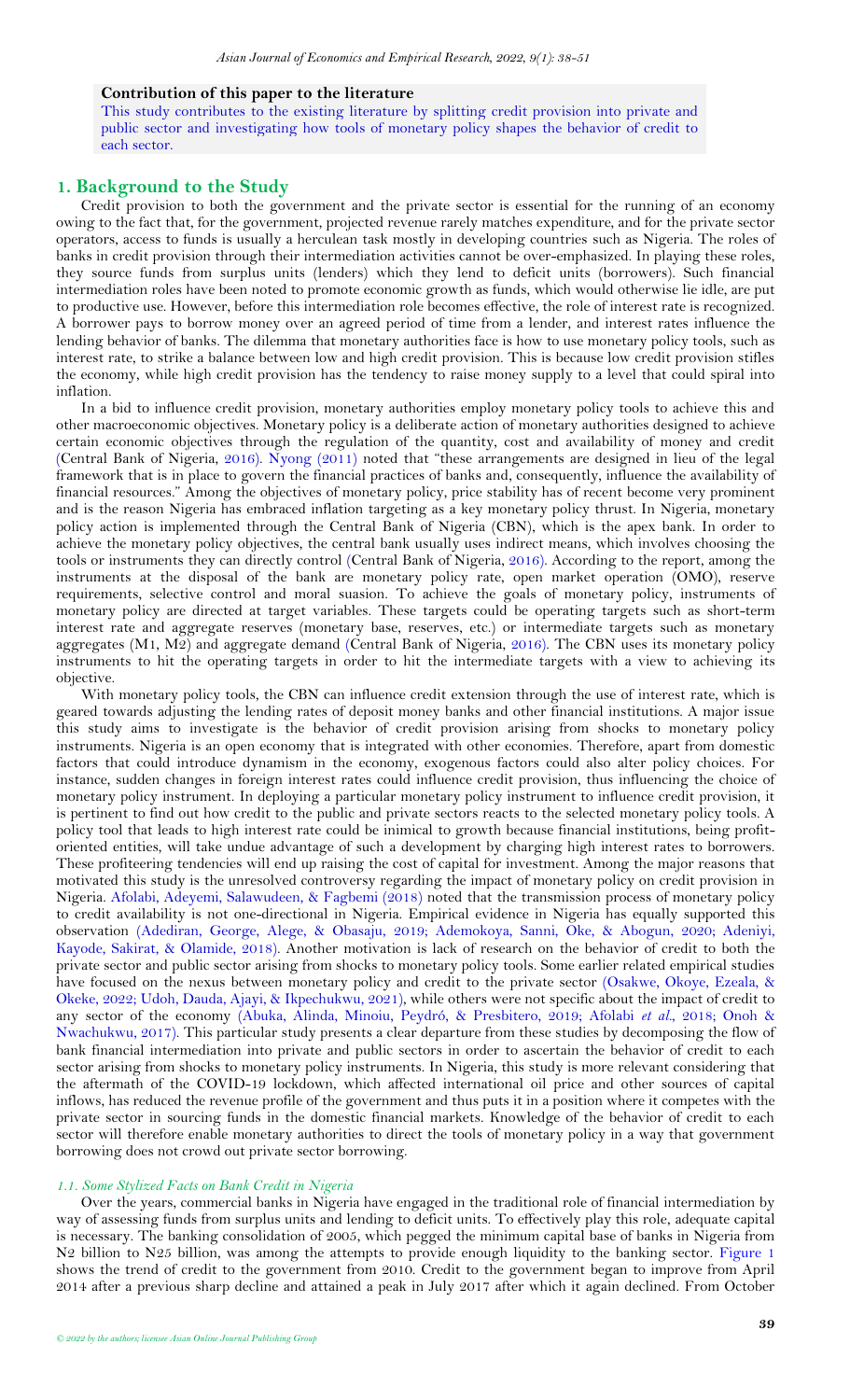2018, it began to rise until July 2020 when it experienced a marginal fall and then began to rise again. It should be noted that the quest for government borrowing in Nigeria is mainly spurred by a fall in the international price of oil, which is the mainstay of the country's economy. Thus, as the budget is benchmarked on the projected price of oil, a fall in the price of oil below this benchmark means that the country has to borrow to cushion the shortfall in projected revenue. To support this hypothesis, [Figure 2](#page-2-1) shows that prior to 2014, oil price experienced a rising trend; however, after 2014 it exhibited a falling trend. A huge fall in oil price occurred in December 2019, and within this period, credit to government rose steeply. The gradual effect of the COVID-19 pandemic cannot be ruled out as being responsible for this phenomenon.

<span id="page-2-0"></span>

<span id="page-2-1"></span>[Figure 3](#page-2-2) shows that credit to the private sector experienced a marginal rise all through the sample period, indicating that private sector credit in the country is not encouraging. Several factors have been identified that are responsible for this, among which are the risky environments under which the banks operate which makes them risk averse in extending credit to the private sector, lack of adequate collateral securities on the part of borrowers, and government borrowing through the banks which crowds out private sector borrowing. [Figure](#page-3-1) 4 shows that a strong correlation exists between credit to the private sector and broad money supply (M2) in Nigeria. Such a strong correlation explains the role of money supply in liquidity build-up in banks and how increased liquidity could encourage increased credit extension.



<span id="page-2-2"></span>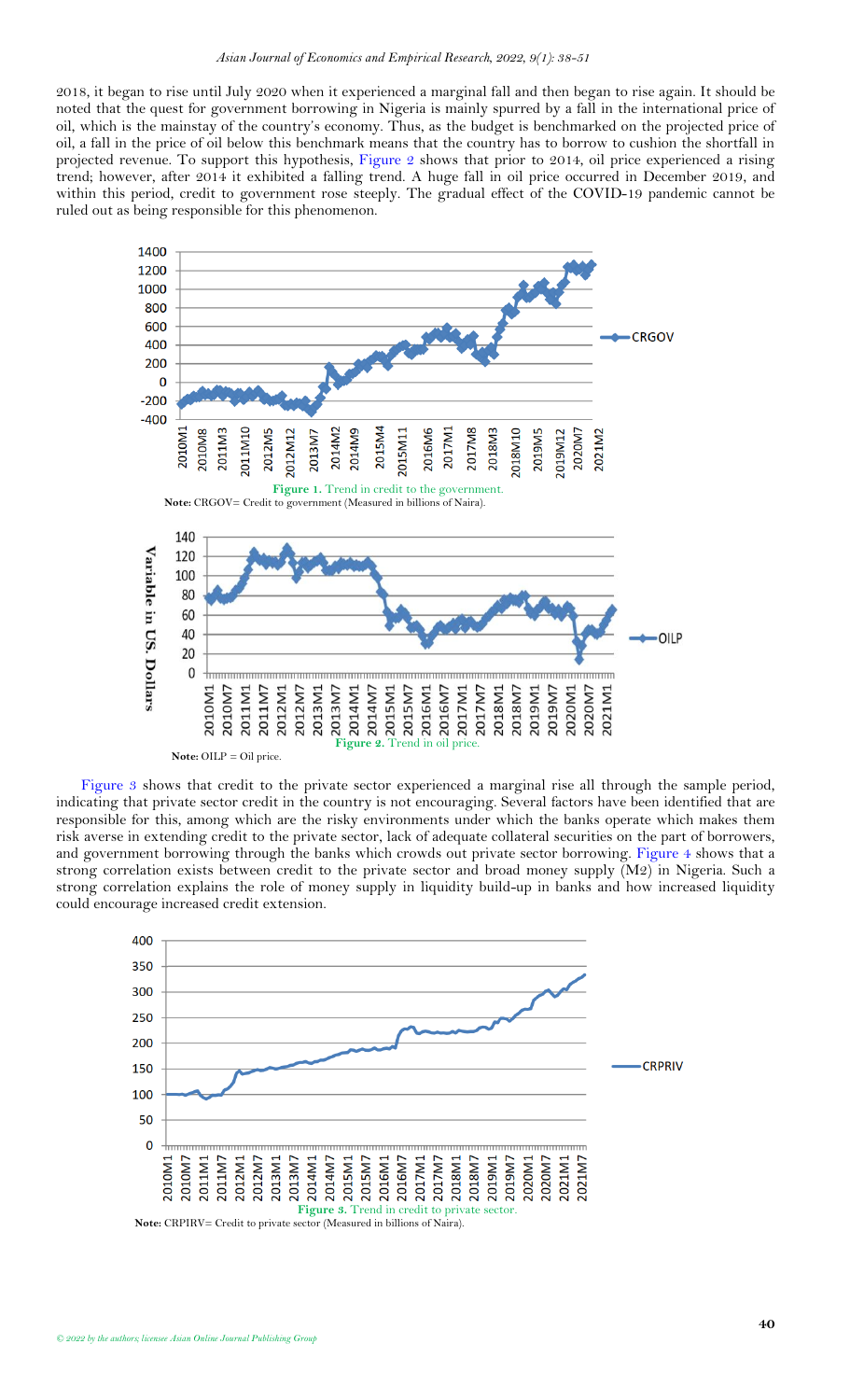

<span id="page-3-1"></span> $M2 =$  Broad Money Supply. All variables are measured in billions of Naira.

[Figure 5](#page-3-2) shows the link between foreign interest rate (proxied by the US funds rate) and prime lending rate in Nigeria. The aim here is to tentatively check how deposit money banks react to changes in foreign interest rate. As profit-making entities, it is expected that each time foreign interest rate rises in relation to domestic interest rate, deposit money banks will channel their investments to foreign-currency-dominated investment outlets. The reverse is the case if foreign interest rate falls in relation to domestic interest rate. Such investment decisions have the tendency to influence the flow of domestic credit provision. As shown in [Figure 5,](#page-3-2) in 2009 when the federal fund rate was flat, the prime lending rate was relatively high, and beginning from 2017 when the fund rate was experiencing a rising trend, the prime lending rate was flat.



<span id="page-3-2"></span> **Note:** FINTR = Foreign interest rate; PLR = Prime lending rate.

## <span id="page-3-0"></span>**2. Theoretical Background**

The theoretical basis for this study relies on the theoretical views of John Maynard Keynes, which are contained in his famous work The General Theory of Employment, Interest and Money" published in 1936. The role of government in economic intervention is recognized by Keynes as government is thought to stabilize the economy during the adverse phases of the business cycle and maintain full employment using fiscal policy measures. Keynes advocated the use of monetary mechanisms to influence aggregate demand, even though he contended that the role of money in achieving this is not a direct one. Keynes' views on both fiscal and monetary policies presuppose a blend of both measures because, in some instances, monetary policy could fail to achieve its objective. Following on Keynes' argument, Amacher & [Ulbrich \(1986\)](#page-10-11) observed that monetary policy transmits to the larger economy through its influence on interest rate and thereafter to investment decisions of financial institutions, such as banks and other economic agents, and finally to output and income through the multiplier process. Operationally, Keynes' hypothesis can be stated as follows: Suppose the economy is experiencing recession, and to reflate the economy, the monetary authorities thought it necessary to purchase government securities through the open market operation (OMO). Such action is expected to increase the reserve position of deposit money banks (DMBs) and with increased liquidity banks will have enough leverage to extend credit. An empirical study by [Nzeh, Uzoechina, Eze, Imoagwu, &](#page-10-12) Ozoh (2022) has shown that an increase in bank reserves leads to improved credit to the private sector in Nigeria. Increased credit provision creates new demand deposits which lead to rising money supply. As money supply rises, interest rate is expected to fall, which, in turn, stimulates investment, leading to economic prosperity via the multiplier process. Algebraically, the above channel can be stated as follows:

## $\downarrow$  OMO  $\rightarrow \uparrow$  R  $\rightarrow \uparrow$  M<sup>s</sup>  $\rightarrow \downarrow$  r  $\rightarrow \uparrow$  I  $\rightarrow \uparrow$  GNP

Where: OMO = open market operations, R = reserves of deposit money banks,  $M^S$  = money supply, r = rate of interest,  $I =$  investment, and  $GNP =$  gross national product.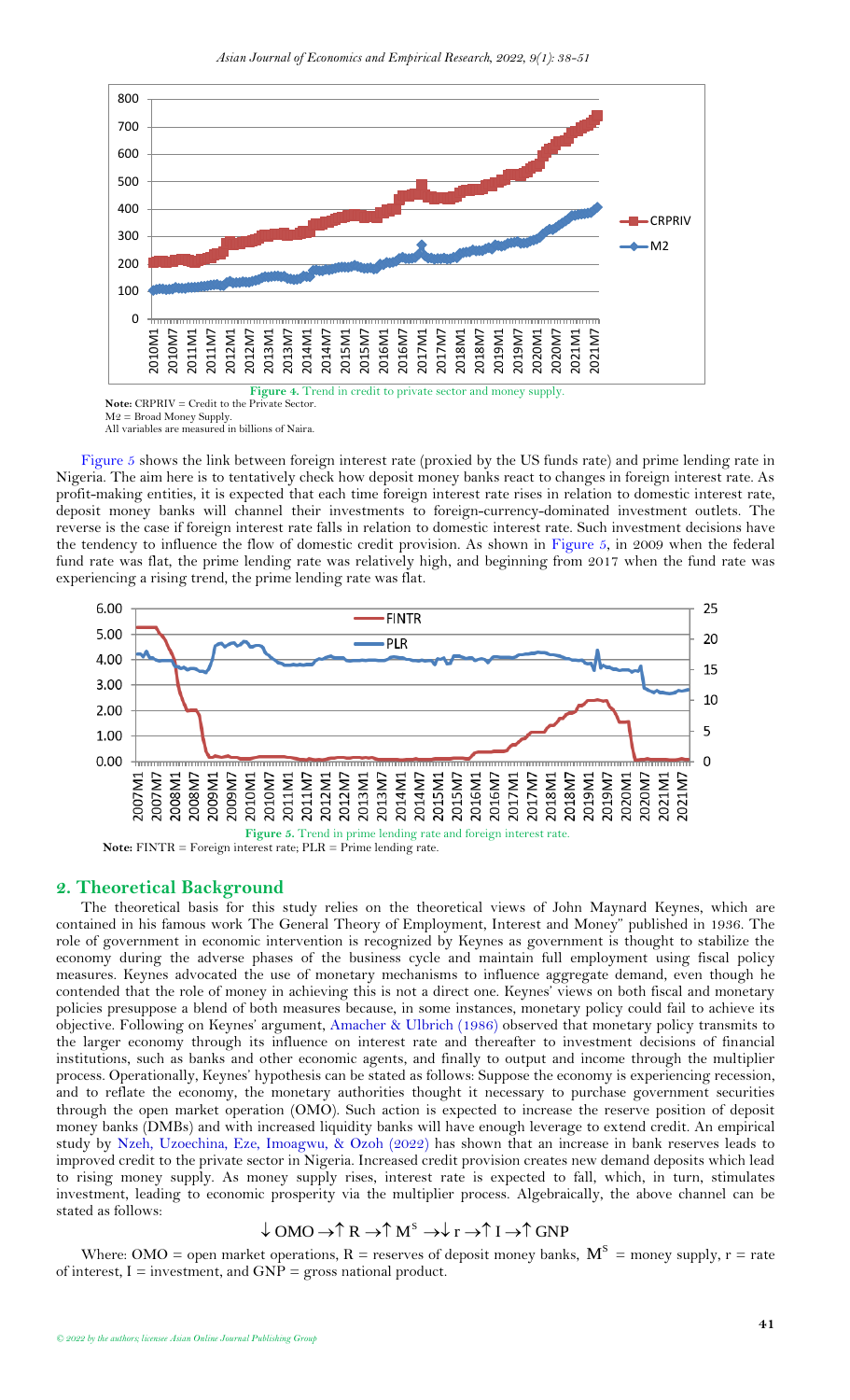### *2.1. Empirical Literature Review*

The importance of credit provision to the economy has led to studies devoted to investigating the factors affecting it. Even though monetary policy is expected to influence credit provision in a certain direction, there is yet to be a consensus on the actual impact of the various monetary policy instruments on credit provision. In Mauritius, [Preethee, Allybokus, Sookia, &](#page-10-13) Gujadhur (2010) used a vector autoregressive (VAR) model with quarterly data from 1985Q1 to 2006Q4 to show that monetary policy is effective in credit provision in the shortrun. [Matemilola, Bany-Ariffin, &](#page-10-14) Muhtar (2014) applied the momentum threshold autoregressive and asymmetric error correction models to reveal that bank lending rate adjusts to a decrease in the money market rate in South Africa. A study on Nigeria by Onoh & [Nwachukwu \(2017\)](#page-10-10) used the ordinary least squares (OLS) techniques to show that, while the monetary policy rate (MPR), cash reserve requirement (CRR) and money supply have a positive link with loan extension, the liquidity ratio is negatively linked to it. Using descriptive and ex post facto research design, [Ndubuaku, Ifeanyi, Nze, &](#page-10-15) Onyemere (2017) showed that MPR did not have a significant impact on loans and advances during the SAP era in Nigeria. However, the impact is noticeable during the post-SAP period. In another study on Nigeria, [Afolabi](#page-10-3) *et al*. (2018) employed Toda and Yamamoto's Granger non-causality model to reveal that MPR proved to be a significant variable that causes bank loans and advances in Nigeria. However, CRR and other variables do not Granger-cause loan and advances. Fisera & [Kotlebova \(2019\)](#page-10-16) used the dynamic ordinary least squares (DOLS) and fully modified ordinary least squares (FMOLS) models to reveal that unconventional policies did not lift bank lending in Slovakia and the Czech Republic in the post-crisis era. In a study involving developing countries, [Abuka](#page-10-9) *et al.* (2019) showed that monetary contraction reduces bank credit supply, increasing loan application rejections and tightening loan volume and rates. In Nigeria, [Bassey &](#page-10-17) Ekong [\(2019\)](#page-10-17) used the VAR framework to reveal that MPR, money supply and CRR were very effective in improving the credit performance of commercial banks in Nigeria. [Adediran](#page-10-4) *et al.* (2019) employed the ARDL framework with annual data covering the period from 1980 to 2015 to show that cash reserve requirement is significant in growing the Nigerian economy compared to the monetary policy rate. Using the FMOLS model with monthly data covering the period from 2007 to 2019, [Ademokoya](#page-10-5) *et al.* (2020) found that money supply significantly and positively influences bank credit in Nigeria, while the liquidity ratio significantly but negatively influences bank credit in Nigeria. However, the MPR and maximum lending rate did not significantly affect bank credit. [Aikman,](#page-10-18)  [Lehnert, Liang, &](#page-10-18) Modugno (2020) used threshold VARs to show that credit is an important conditioning variable for the effects of financial variables on macroeconomic performance in the US. In a study on Sierra Leone, [Bangura,](#page-10-19)  [Ngombu, Pessima, &](#page-10-19) Kargbo (2021) employed the generalized method of moments (GMM) model to reveal that MPR significantly and negatively influences banks' loan supply. For Nigeria, [Udoh](#page-10-8) *et al.* (2021) used a VAR framework and monthly data spanning 2008–2018 to show that a positive shock to monetary policy rate has no effect on bank lending to the private sector. Pham, Le, & [Nguyen \(2021\)](#page-10-20) used different econometric techniques to show that an increase in the base rate is significantly associated with a contraction in bank liquidity creation in 23 Vietnamese commercial banks. [Osakwe](#page-10-7) *et al.* (2022) used the OLS technique to reveal that total private sector credit has a significant relationship on monetary policy rate, liquidity ratio and cash reserve ratio.

## <span id="page-4-0"></span>**3. Methodology**

In this paper, monthly data covering the period from 2010M1 to 2021M8 was used to analyze the response of bank financial intermediation to shocks in monetary policy instruments in Nigeria. Apart from data on foreign interest rate that were sourced from the Federal Bank of St Louis, data on other variables were obtained from the Central Bank of Nigeria's Statistical Bulletin. Exchange rate is in nominal form, while M2, credit to the private sector and credit to the government are in log form. Because of the dynamic nature of the relationship among the variables, the VAR framework was used. The suitability of the VAR model for this topic is based on the fact that it enables us to treat all of the variables as endogenous such that it can handle any effect that variables have on each other*.* The VAR framework adopted is a departure from the studies that adopted the OLS, DOLS and FMOLS models [\(Ademokoya](#page-10-5) *et al.*, 2020; [Fisera & Kotlebova, 2019;](#page-10-16) [Onoh & Nwachukwu, 2017\)](#page-10-10). Since monetary variables by their nature experience Feedback, models that rely on a one-way approach cannot produce optimal results because possible feedback is ignored. However, the VAR approach is supported by [Allybokus, Sookia, &](#page-10-21) Gujadhur [\(2010\)](#page-10-21); Bassey & [Ekong \(2019\)](#page-10-17) and [Udoh](#page-10-8) *et al.* (2021). To ensure that a spurious regression is not run, first, the stationarity of the series was tested. In doing this, the augmented Dickey–Fuller (ADF) and Phillips–Perron (PP frameworks were utilized. The order of integration of the series guided the choice of the VAR model. Having shown that the series are I(1), we tested for cointegrating relationships using the Johansen cointegration technique. The Johansen cointegration test showed that the series are not cointegrated, thus eliminating the need to investigate a long-run impact. This led to estimation of the short-run unrestricted VAR model. In selecting the lag order for the VAR eight lags were chosen in the unrestricted VAR model without imposing any restriction on the coefficients. The optimal lag for the study was then selected using the Hannan–Quinn (HQ) information criterion, following [Rummel \(2015\)](#page-10-22), who noted that the Hannan–Quinn information criterion is typically more appropriate for quarterly and monthly data. Thus, for optimal lag order selection, lag 1 is suggested by this criterion. The stability of the VAR model was tested using the inverse roots of the autoregressive characteristic polynomial. For the identification of the relationships existing among the variables, the Cholesky impulse response function in addition to the variance decomposition of the residuals are used in the study.

### *3.1. Basic VAR Model*

Vector autoregression (VAR) is a framework applied to capture multivariate relationships in a model as the variables change over time. It is a type of [stochastic](https://en.wikipedia.org/wiki/Stochastic_process) process model in which each of the variables has an equation that models its evolution over time. The equation of each variable includes the [lagged](https://en.wikipedia.org/wiki/Lag_operator) or past values of a particular variable as well as other variables' lagged values in addition to the innovation (error term). The evolution of the endogenous variables, known as a set of *k* variables over time, is described by the VAR model. Under this model,  $t = 1,...T$  is used to number each time period. A vector,  $x_t$  of length  $k$ , is modeled as a linear function of its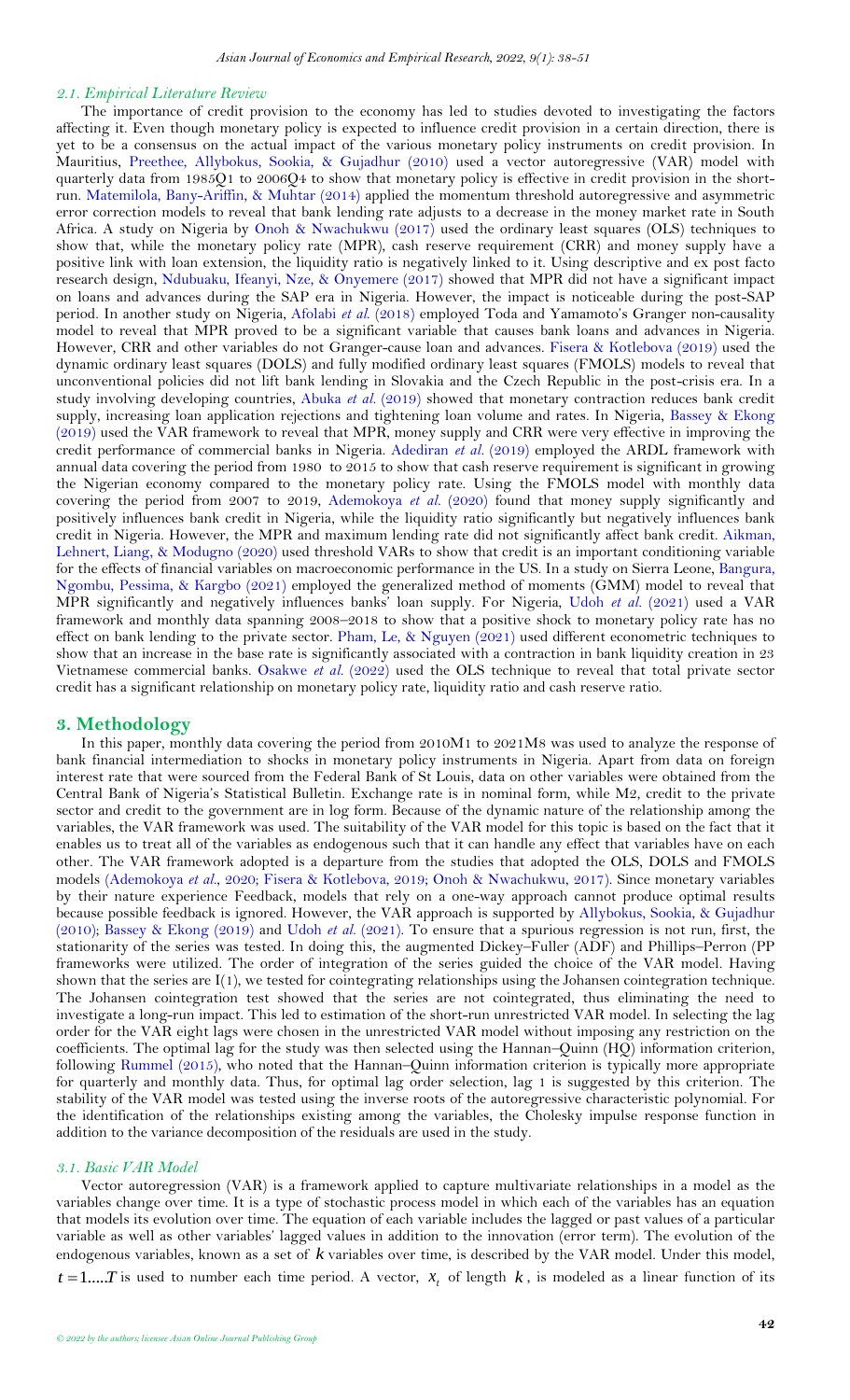lagged value. The order of VAR is very important and this order refers to the number of earlier periods to be included in the model. For instance, a  $p^{th}$  order VAR denotes a VAR model that includes last p time periods of lags. A typical  $p^{th}$  order VAR model can be represented in [Equation 1](#page-5-0) as:

<span id="page-5-0"></span>
$$
x_t = c + A_1 x_{t-1} + A_2 x_{t-2} + \dots + A_p x_{t-p} + e_t
$$
 (1)

Where:

 $x_{t-1} = \log \text{ of } x_t$ . *c =* k-vector of constant [intercepts](https://en.wikipedia.org/wiki/Y-intercept).

 $A<sub>t</sub> = (k \times k)$  - matrix that are time invariant.

 $e_t = k$ -vector of [error](https://en.wikipedia.org/wiki/Errors_and_residuals_in_statistics) terms.

The error terms or innovation must fulfill the following conditions: (i)  $E(e_t) = 0$  which implies that the error terms have a [mean](https://en.wikipedia.org/wiki/Expected_value) of zero; (ii)  $E(e_ie^1)=\Omega$  (the [covariance](https://en.wikipedia.org/wiki/Covariance_matrix) matrix of innovations is a kxk positive [semi-definite](https://en.wikipedia.org/wiki/Positive-definite_matrix) [matrix](https://en.wikipedia.org/wiki/Positive-definite_matrix) denoted as Ω); (iii)  $E(e_ie_{t-k})=0$  (for every non-zero *k*, there is an absence of serial [correlation](https://en.wikipedia.org/wiki/Correlation) across time).

In a VAR framework, it should be noted that all the variables in the model have to be integrated of the same order. If cointegration exists among the variables, the VAR model must contain an error correction term, and should such a condition occur, the model turns to a vector [error correction model](https://en.wikipedia.org/wiki/Error_correction_model) (VECM), which can be seen as a restricted VAR. In the absence of cointegration, a short-run unrestricted VAR is used to estimate short-run impacts. A two-variable  $VAR(1)$  is expressed in matrix form in [Equation 2](#page-5-1) as follows:

<span id="page-5-1"></span>
$$
\begin{bmatrix} x_{1,t} \\ x_{2,t} \end{bmatrix} = \begin{bmatrix} c_1 \\ c_2 \end{bmatrix} + \begin{bmatrix} a_{1,1} & a_{1,2} \\ a_{2,1} & a_{2,2} \end{bmatrix} \begin{bmatrix} x_{1,t-1} \\ x_{2,t-1} \end{bmatrix} + \begin{bmatrix} e_{1,t} \\ e_{2,t} \end{bmatrix}
$$
\n(2)

Where

 $c_1$ ,  $c_2$  are the constant terms.

*s a* are the *kxk* matrices.

 $e_1, e_2$  are the error terms.

<span id="page-5-2"></span>The scalar representation of [Equation 2](#page-5-1) can be stated in [Equations 3 and 4](#page-5-2) as follows:

$$
x_{1,t} = c_1 + a_{1,1}x_{1,t-1} + a_{1,2}x_{2,t-1} + e_{1,t}
$$
\n<sup>(3)</sup>

<span id="page-5-3"></span>
$$
x_{2,t} = c_2 + a_{1,1}x_{1,t-1} + a_{2,2}x_{2,t-1} + e_{2,t}
$$
\n
$$
\tag{4}
$$

In a more concise form, the general structure of the VAR model used for multivariate time series can be represented in [Equation 5](#page-5-3) as follows:

$$
X_t = A_i + \sum_{t=-1}^k \beta_i X_{t-1} + \varepsilon_t \tag{5}
$$

Where 
$$
X_t = Kx1
$$
 vector of endogenous variables,  $A_i$  = vector of fixed intercept terms,  $\varepsilon_t$  = white noise with

 $\varepsilon_t \approx \text{IID}(O, \sigma^2)$ , and K = lag order.

In this study, a seven-variable VAR model was run consisting of credit to the private sector, credit to the government, monetary policy rate, cash reserve requirement, exchange rate, money supply and foreign interest rate. The policy variables used in the study are monetary policy rate (MPR), cash reserve requirement (CRR) and money supply, which is an intermediate target. While the MPR is a benchmark rate that the CBN influences in order to influence other rates in the economy, the cash reserve ratio is influenced in order to directly influence the reserve position of deposit money banks (DMBs). We decomposed financial intermediation into credit to the private sector and credit to the public sector. As noted by Kim & [Roubini \(2000\)](#page-10-23), exchange rate is a forwardlooking asset price and, as such, can be treated as an exogenous variable in the model because the Nigerian economy is an open economy. Also, exchange rate stability is a major monetary policy objective in Nigeria. Foreign interest rate proxy by the US federal funds rate serves as another exogenous variable whose shock can be transmitted to the domestic economy. In matrix form, reflecting the variables used in this study, the VAR framework adopted is expressed in Equation  $6$  as follows:

<span id="page-5-4"></span>
$$
\begin{bmatrix}\nLCRPRV_{t} \\
LCRGOV_{t} \\
MPR_{t} \\
CRR_{t} \\
LM2_{t} \\
ENTR_{t} \\
EXCHR_{t}\n\end{bmatrix} = \begin{bmatrix}\nA_{1} \\
A_{2} \\
A_{3} \\
A_{4} \\
A_{5} \\
A_{6} \\
A_{7}\n\end{bmatrix} + \begin{bmatrix}\nB_{1,1} & B_{1,2} & B_{1,3} & B_{1,4} & B_{1,5} & B_{1,6} & B_{1,7} \\
B_{2,1} & B_{2,2} & B_{2,3} & B_{2,4} & B_{2,5} & B_{2,6} & B_{2,7} \\
B_{3,1} & B_{3,2} & B_{3,3} & B_{3,4} & B_{3,5} & B_{3,6} & B_{3,7} \\
B_{4,1} & B_{4,2} & B_{4,3} & B_{4,4} & B_{4,5} & B_{4,6} & B_{4,7} \\
B_{5,1} & B_{5,2} & B_{5,3} & B_{5,4} & B_{5,5} & B_{5,6} & B_{5,7} \\
B_{6,1} & B_{6,2} & B_{6,3} & B_{6,4} & B_{6,5} & B_{6,6} & B_{6,7} \\
B_{7,1} & B_{7,2} & B_{7,3} & B_{7,4} & B_{7,5} & B_{7,6} & B_{7,2}\n\end{bmatrix} + \begin{bmatrix}\nECRPRV_{t-1} \\
ECRGOV_{t-1} \\
ECRR_{t-1} \\
ECRR_{t-1} \\
ECRR_{t-1} \\
ECRR_{t-1}\n\end{bmatrix} + \begin{bmatrix}\n\epsilon^{LCRPRIV_{t-1}} \\
\epsilon^{CRR_{t}} \\
\epsilon^{CRR_{t}} \\
\epsilon^{CRR_{t}} \\
\epsilon^{CRR_{t}} \\
\epsilon^{EMR_{t}} \\
\epsilon^{EMR_{t}}\n\end{bmatrix} (6)
$$

Where

*LCRPRIV* = log of credit to the private sector, *LCRGOV* = log of credit to the government, *MPR* = monetary policy rate, *CRR* = cash reserve requirement, LM2 = log of broad money supply (a proxy for money supply), *FINTR* = foreign interest rate, and *EXCHR* = exchange rate. The intercept terms are indicated by the A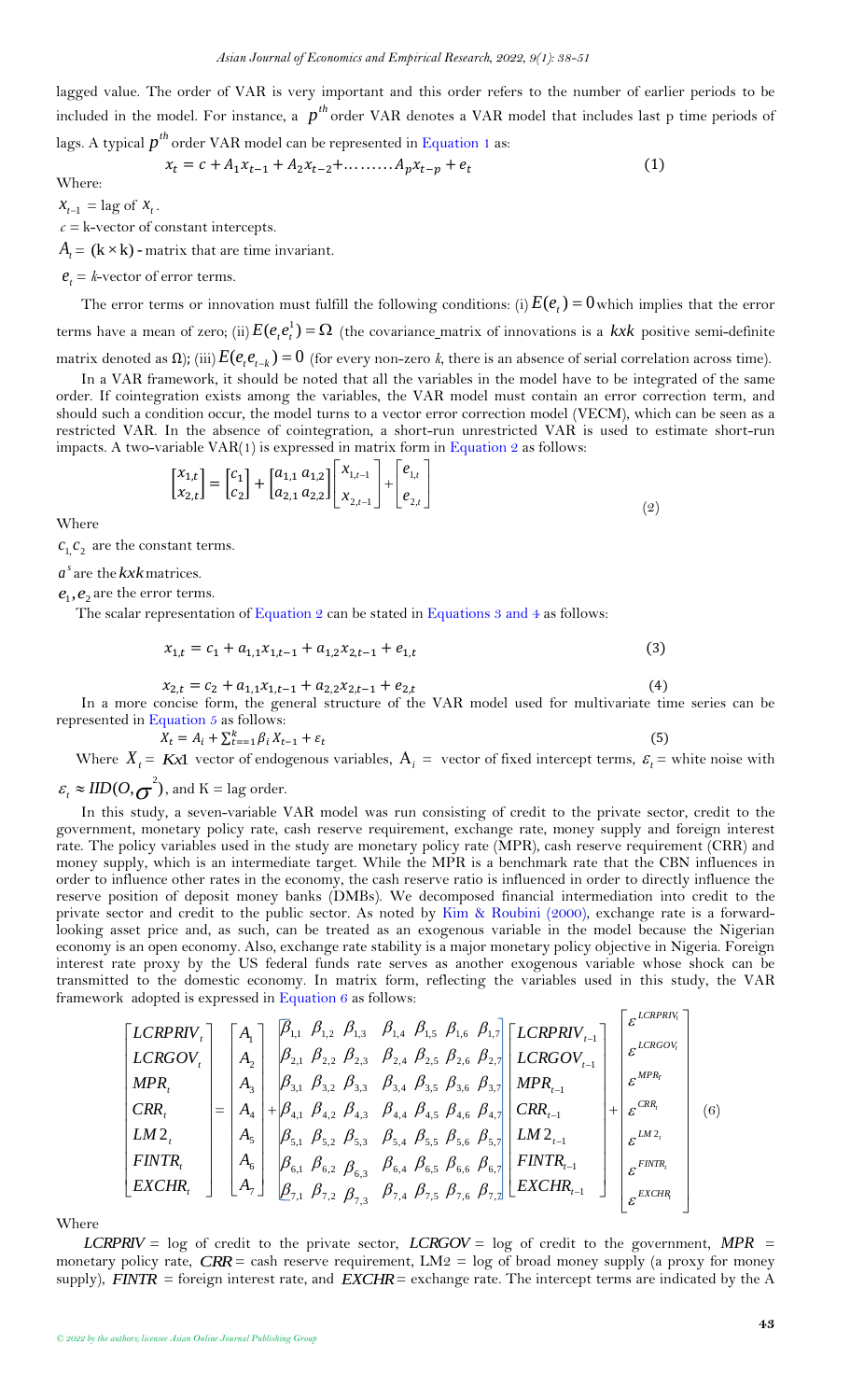terms, the regression coefficients are indicated by the  $\beta$  values, and the error term of each equation at time t is indicated by the  $\varepsilon$  terms.

### *3.2. Lag Order Selection*

Lag length selection is a special feature in the VAR model. The model selection criterion enables us to determine the lag length. As a rule, in the approach to fitting VAR (p) models, one has to first specify a VAR with orders  $p = 0, ..., p_{max}$  and thereafter to choose the value of p that minimizes some model selection criteria. For a VAR (p) model, the selection criteria can be in the form of [Equation 7](#page-6-0) below:

<span id="page-6-0"></span>
$$
IC(p) = \ln \left| \sum_{i} (p) \right| + c_T * \varphi(n, p) \tag{7}
$$

Where:

*IC*( *p*) denotes information criterion with order p.

$$
\sum_{\ell=1}^{n} (p) = T^{-1} \sum_{e=1}^{T} \sum_{\ell}^{\wedge} \sum_{\ell=1}^{n} \text{ is the residual covariance matrix.}
$$

 $c_T^{\phantom{\dag}}$  is a sequence indexed by T (the sample size).

 $\phi(n, p)$  is a function that denotes a penalty arising from large VAR(p) models.

The Akaike (AIC), the Bayesian (or Schwarz) (BIC/SIC) and Hannan–Quinn (HQC) are the three commonly used information criteria. These information criteria can be expressed as follows in [Equations 8, 9 and](#page-6-1) 10:

<span id="page-6-1"></span>
$$
AIC(p) = \ln \left| \sum_{i=1}^{n} \mu(p) \right| + \frac{2}{T} p n^2
$$
  

$$
BIC(p) = \ln \left| \sum_{i=1}^{n} \mu(p) \right| + \frac{\ln T}{T} p n^2
$$
 (8)

$$
\sum_{I \subset \mathcal{P}} \left| \sum_{i=1}^{N} \left( \sum_{i=1}^{N} \right)^{i} \right|^{T} \left| \sum_{i=1}^{N} P^{II} \right|
$$
\n
$$
\sum_{i=1}^{N} \left| \sum_{i=1}^{N} \left( \sum_{i=1}^{N} \right)^{i} \right|^{T} \left| \sum_{i=1}^{N} P^{II} \right|
$$
\n(9)

$$
HQ = \ln|\frac{1}{2}\mu(P)| + \frac{T}{T}P\theta
$$
\n(10)

Where:

 $T =$  the effective sample size.

 $\sum \mu =$  the maximum likelihood estimate of  $\sum \mu$  .

The lag order  $p$  is chosen in each case to minimize the value of the criterion over a range of alternative lag orders  $p$ ,

# given by:  $\binom{p}{1 \leq p \leq p}$ .

Among these criteria, [Kilian \(2001\)](#page-10-24) noted that the Schwarz information criterion (SIC) and the Hannan–Quinn information criterion (HQC) are believed to be better suited when analyzing finite lag order VAR models, while the Akaike information criterion (AIC) is more appropriate for infinite order autoregressions. Furthermore, the study observed, that of all the criteria, only the SIC and HQC are strongly consistent for *p*o.

#### *3.3. Impulse Responses*

In order to analyze the dynamic behavior of financial intermediation proxy variables in the model owing to unanticipated shocks in the policy variables, the impulse response function is utilized. The impulse response function indicates the evolution of a variable over a period of time that is caused by a shock in another variable. It is the responses of all the variables in the model to a one-unit structural shock to one variable in the model and is plotted on the Y-axis with the periods from the initial shock on the X-axis. The impulse response variable investigates the effect of a shock  $e_t$  to the variable  $x_{t,t+k}$ . Enders (1995), as cited in [Gan, Lee, Yong, &](#page-10-25) Zhang

[\(2006\)](#page-10-25), noted that each  $\psi_{jk}(i)$  is interpreted as the time-specific partial derivatives of the VAR moving average  $(VMA)$  ( $\infty$ ) function. This is expressed in [Equation 11](#page-6-2) as follows:

<span id="page-6-2"></span>
$$
\psi_{jk}(i) = \frac{\partial x_{ji}}{\partial e_k} \tag{11}
$$

[Equation 11](#page-6-2) measures the change in the  $j^{th}$  variable in period t arising from a unit shock to the  $k^{th}$  variable in the current period.

#### *3.4. Variance Decomposition*

<span id="page-6-3"></span>The variance decomposition of the innovations shows the part of information contributed by each variable as an explanation of the evolution of other variables. In their study, [Allybokus et al. \(2010\)](#page-10-21) observed that to analyze the contribution of the error terms  $\varepsilon$ , to the total forecast error variance (FEV), the system orthogonalized. Accordingly, if  $E[\varepsilon_i \varepsilon'_i] = \Sigma$  and  $R\Sigma R' = 1$ , where R is lower triangular, then  $E[R\varepsilon_i, \varepsilon', R'] = E[\lambda_i \lambda_i'] = 1$  where  $\lambda_t$  are the orthogonalized white noise innovations. Applying the moving average (MA) form of the VAR process,  $x_{t+k} = \sum \varphi_i \varepsilon_{t+k-j}$ *j* ∝  $\psi_{k+1,k} = \sum \varphi_j \varepsilon_{t+k-j}$  , the optimal *k*-step forecast error is stated in [Equation 12](#page-6-3) as follows: 0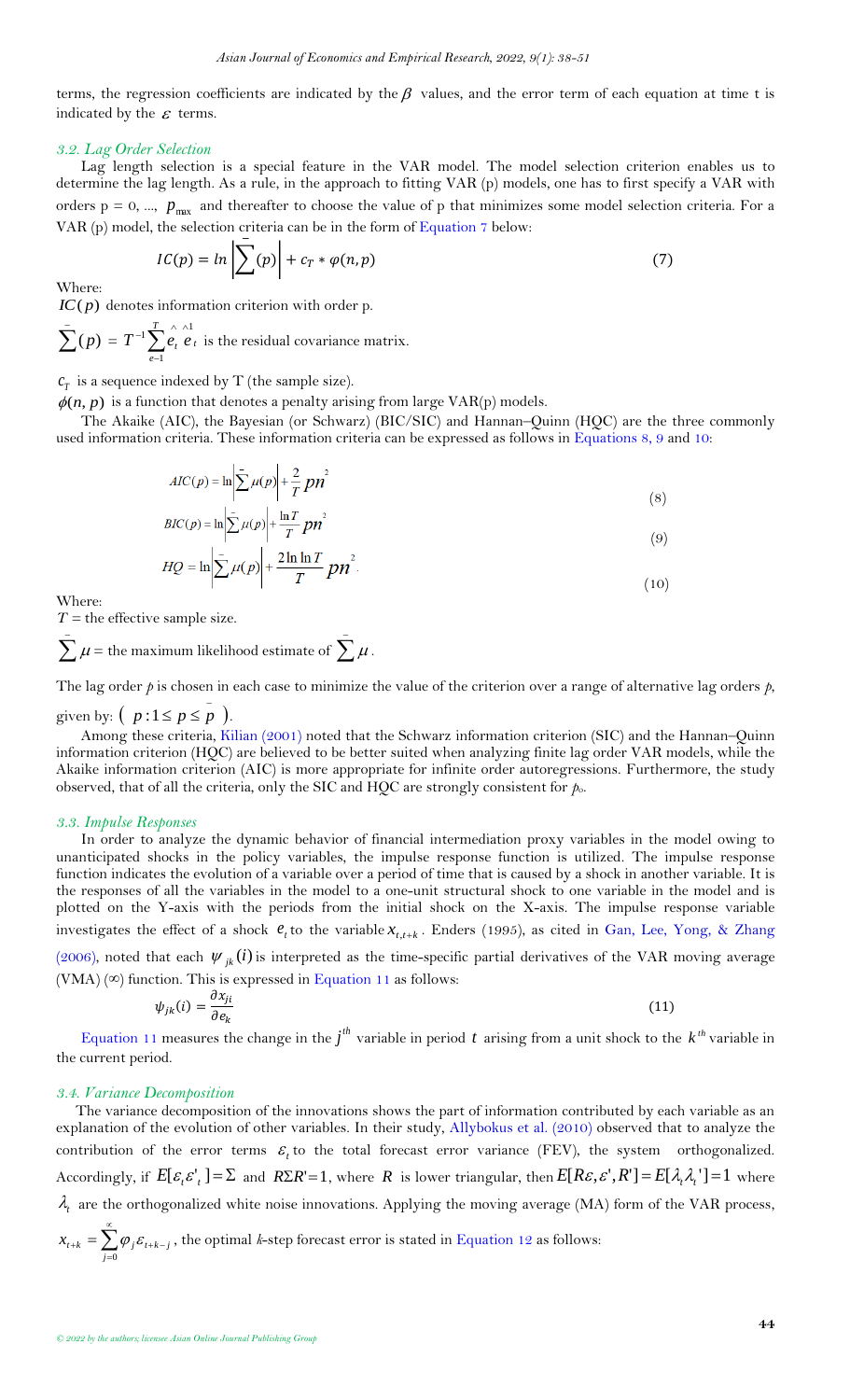*Asian Journal of Economics and Empirical Research, 2022, 9(1): 38-51*

$$
x_{t+k} - x_{t+1} = \sum_{j=0}^{k-1} \varphi_j \varepsilon_{t+k-j} = \sum_{j=0}^{k-1} \varphi_j R^{-1} R \varepsilon_{t+k-j} = \sum_{j=0}^{k-1} C_j \lambda_{t+k-j}
$$
(12)

## <span id="page-7-0"></span>**4. Results Presentation and Discussion of Findings**

This sub-section presents and interprets the results of the findings according to the processes followed in order to achieve the study's objective.

#### *4.1. Stationarity Results*

In every time series analysis, testing the order of integration of the series is essential to avoid generating results that are not relevant. In testing the stationarity of the series, this paper adopts the frameworks of the augmented Dickey–Fuller test (ADF) and the Phillips–Perron test (PP), which are conducted at the 5% level of significance. As shown in [Table 1,](#page-7-1) the unit root results at level indicates that none of the series are stationary at the 5% level of significance apart from credit to the government under the PP. These results indicate that we cannot proceed with the analysis as any results generated based on these will be spurious. We therefore tested the unit root further by differencing the series by one period. The unit root results at first difference (see [Table 2\)](#page-7-2) show that the series become integrated of order one I(1) after first differencing.

<span id="page-7-1"></span>

| <u>A MOIO II ILCOMICOI DICHOIDO I COC LCOO DE ICTUI</u> |             |            |                          |                         |                             |  |  |  |
|---------------------------------------------------------|-------------|------------|--------------------------|-------------------------|-----------------------------|--|--|--|
| <b>Variables</b>                                        | ADF t-Stat. | PP t-Stat. | ADF Critical Value at 5% | PP Critical Value at 5% | <b>Order of Integration</b> |  |  |  |
| <b>LCRPRIV</b>                                          | $-2.42$     | $-2.26$    | $-3.44$                  | $-3.44$                 | $\overline{\phantom{a}}$    |  |  |  |
| <b>LCRGOV</b>                                           | $-2.81$     | $-4.84*$   | $-3.44$                  | 3.44                    | PP I(0)                     |  |  |  |
| <b>MPR</b>                                              | $-1.49$     | $-1.50$    | $-3.44$                  | $-3.44$                 | $\overline{\phantom{0}}$    |  |  |  |
| <b>CRR</b>                                              | $-1.98$     | $-2.74$    | $-3.44$                  | $-3.44$                 | $\qquad \qquad -$           |  |  |  |
| LM2                                                     | $-0.61$     | $-0.18$    | $-3.44$                  | $-3.44$                 | $\overline{\phantom{0}}$    |  |  |  |
| <b>FINTR</b>                                            | $-1.20$     | $-1.20$    | $-3.44$                  | $-3.44$                 | $\overline{\phantom{0}}$    |  |  |  |
| <b>EXCHR</b>                                            | $-2.64$     | $-2.17$    | $-3.44$                  | $-3.44$                 | $\overline{\phantom{0}}$    |  |  |  |

**Table 1.** Result of the unit root tests at level.

**Note:** Figures with asterisks (\*) indicate rejection of the null hypothesis at the 5% level.

<span id="page-7-2"></span>

| <b>Table 2.</b> Results of the unit root tests at first difference. |                           |          |                              |                         |                             |  |  |  |  |  |
|---------------------------------------------------------------------|---------------------------|----------|------------------------------|-------------------------|-----------------------------|--|--|--|--|--|
| <b>Variables</b>                                                    | PP t-stat.<br>ADF t-stat. |          | <b>ADF Critical Value at</b> | PP Critical Value at 5% | <b>Order of Integration</b> |  |  |  |  |  |
|                                                                     |                           |          | 5%                           |                         |                             |  |  |  |  |  |
| $\triangle$ LCRPRIV                                                 | $-9.23*$                  | $-9.23*$ | $-3.44$                      | $-3.44$                 |                             |  |  |  |  |  |
| $\triangle$ LCRGOV                                                  | $-16.5*$                  | $-16.6*$ | $-3.44$                      | $-3.44$                 |                             |  |  |  |  |  |
| $\Delta$ MPR                                                        | $-11.5*$                  | $-11.5*$ | $-3.44$                      | $-3.44$                 |                             |  |  |  |  |  |
| $\triangle$ CRR                                                     | $-8.53*$                  | $-11.8*$ | $-3.44$                      | $-3.44$                 |                             |  |  |  |  |  |
| $\Delta$ LM2                                                        | $-12.10*$                 | $-13.2*$ | $-3.44$                      | $-3.44$                 |                             |  |  |  |  |  |
| $\triangle$ FINTR                                                   | $-7.33*$                  | $-7.26*$ | $-3.44$                      | $-3.44$                 |                             |  |  |  |  |  |
| $\triangle$ EXCHR                                                   | $-5.70*$                  | $-6.50*$ | $-3.44$                      | $-3.44$                 |                             |  |  |  |  |  |

**Note:** Figures with asterisks (\*) indicate rejection of the null hypothesis at the 5% level.

### *4.2. Lag Selection Criteria*

With the stationarity results showing that the series are I(1), it is proper to investigate the cointegrating relationship among the variables using the Johansen cointegration technique. However, the lag order selection is a prerequisite for testing for cointegration. For lag order selection, eight lags were chosen in the unrestricted VAR model without imposing any restriction on the coefficients. In [Table 3,](#page-7-3) each selection criterion shows the optimal number of lags. The Hannan–Quinn information criterion was chosen to obtain the optimal lag for this study. [Table 3](#page-7-3) shows that lag 1 is selected by both the HQC and SIC

#### *4.3. Lag Exclusion*

To further test the reliability of the chosen optimal lag, a lag exclusion test was conducted. This test is guided by the statistical significance of the P-value of the joint model variables. If the p-value is less than 0.05, we can conclude that the chosen lag is appropriate. [Table 4](#page-7-4) shows the Wald test results of the VAR lag exclusion. The test shows that the joint p-value is statistically significant at the 5% significance level. On account of this, the lag order selected by the Hannan–Quinn information criterion is appropriate for the study.

<span id="page-7-3"></span>

|                | Table 3. VAR lag order selection criteria. |         |            |            |            |         |  |  |  |  |
|----------------|--------------------------------------------|---------|------------|------------|------------|---------|--|--|--|--|
| Lag            | Log L                                      | LR      | <b>FPE</b> | <b>AIC</b> | <b>SIC</b> | HQC     |  |  |  |  |
| $\theta$       | $-1227.7$                                  | NA      | 0.56       | 19.3       | 19.4       | 19.4    |  |  |  |  |
| 1              | $-115.6$                                   | 2085.2  | 3.45       | 2.68       | $3.93*$    | $3.19*$ |  |  |  |  |
| $\mathfrak{D}$ | $-50.3$                                    | 115.3   | 2.69       | 2.43       | 4.77       | 3.38    |  |  |  |  |
| 3              | 6.29                                       | 93.8    | $2.43*$    | $2.31*$    | 5.74       | 3.70    |  |  |  |  |
| $\overline{4}$ | 41.9                                       | 55.07   | 3.09       | 2.52       | 7.04       | 4.36    |  |  |  |  |
| 5              | 79.9                                       | 54.7    | 3.87       | 2.69       | 8.30       | 4.97    |  |  |  |  |
| 6              | 134.5                                      | $72.5*$ | 3.85       | 2.60       | 9.31       | 5.33    |  |  |  |  |
| $\overline{7}$ | 183.9                                      | 60.2    | 4.30       | 2.59       | 10.4       | 5.76    |  |  |  |  |
| 8              | 228.7                                      | 49.8    | 5.39       | 2.66       | 11.6       | 6.27    |  |  |  |  |

**Note:** \* indicates lag order selected by the chosen criterion.

<span id="page-7-4"></span>LR= likelihood ratio, FPE = final prediction error; AIC:= Akaike information criterion, SIC = Schwarz information criterion, HQC = Hannan–Quinn information criterion.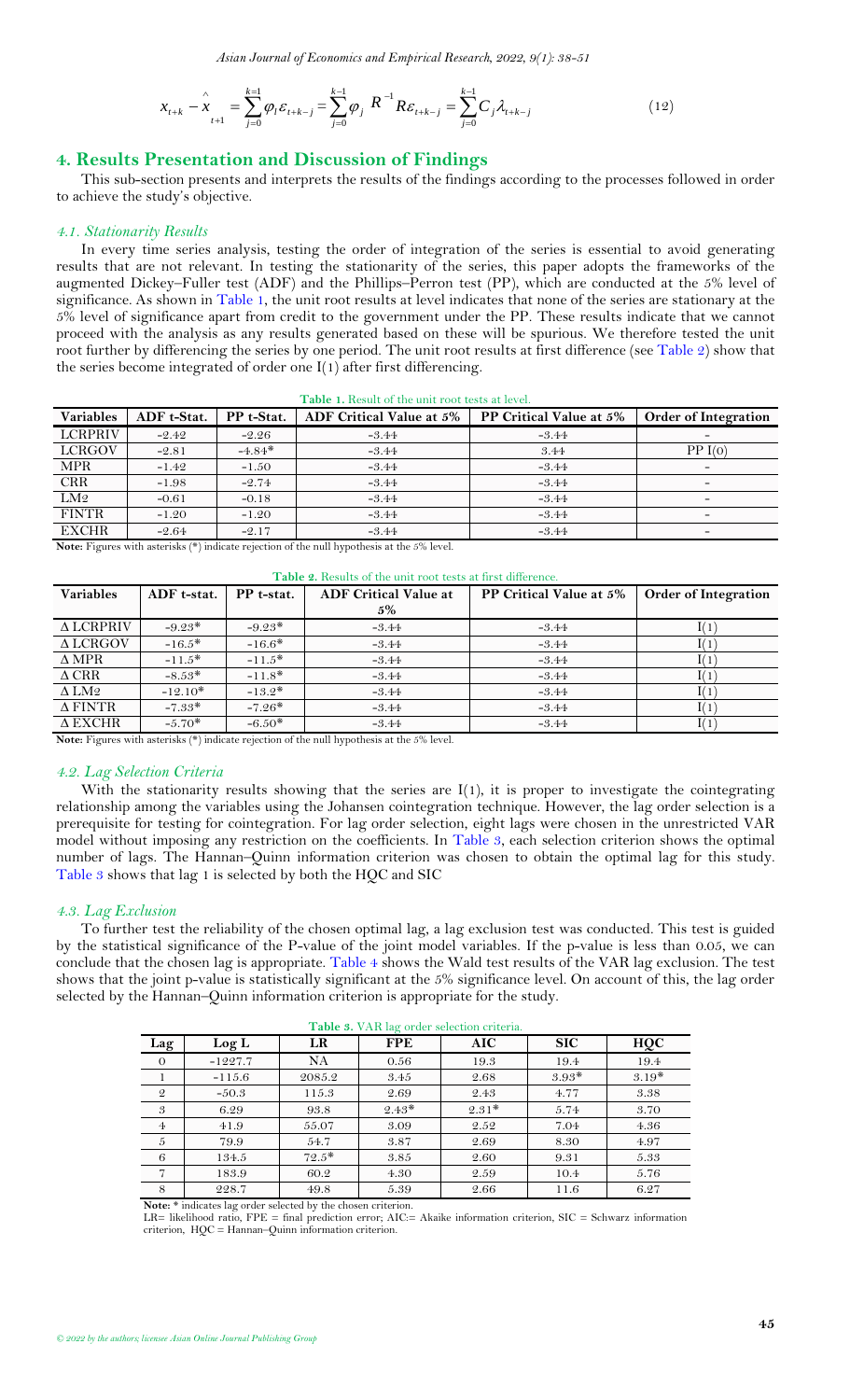| Chi-squared test statistics for lag exclusion numbers in $\lceil \cdot \rceil$ are p-values |                |                   |                       |            |                      |                |              |                      |  |  |  |
|---------------------------------------------------------------------------------------------|----------------|-------------------|-----------------------|------------|----------------------|----------------|--------------|----------------------|--|--|--|
| <b>Variables</b>                                                                            | <b>LCRPRIV</b> | <b>LCRGOV</b>     | <b>MPR</b>            | <b>CRR</b> | LM2                  | <b>EXCHR</b>   | <b>FINTR</b> | Joint                |  |  |  |
| Lag <sub>1</sub>                                                                            | 166.03         | 29.7              | 142.6                 | 99.6       | 92.2                 | 356.2          | 284.9        | 1117.7               |  |  |  |
|                                                                                             | [0.00]         | $\frac{1}{2}0.00$ | [0.00]                | [0.00]     | [0.00]               | [0.00]         | [0.00]       | [0.00]               |  |  |  |
| Lag $2$                                                                                     | 12.4           | 18.9              | 22.1                  | 5.98       | 3.37                 | 50.3           | 29.9         | 138.5                |  |  |  |
|                                                                                             | 0.097          | $0.008$ ]         | $\lceil 0.002 \rceil$ | 70.54      | $\lceil 0.85 \rceil$ | $1.24^{\circ}$ | '9.82        | $1.77$ <sup>-1</sup> |  |  |  |
| Df                                                                                          |                |                   |                       |            |                      |                |              |                      |  |  |  |

**Table 4.** VAR lag exclusion Wald tests.

### *4.4. Inverse Roots of the AR Result*

÷,

The stability of the VAR model is essential for the reliability of the results. When a VAR model is stable, the implication is that any shocks in the system are temporary and will disappear after a period of time. In testing for VAR stability, the inverse roots of the autoregressive characteristic polynomial were employed. [Birman \(2012\)](#page-10-26) noted that in an autoregressive process,  $AR(1)$ :  $y_t = \alpha_0 + \alpha_1 y_{t-1} + \varepsilon_t$ , the prerequisite for stability is  $\lfloor \alpha_1 \rfloor \prec 1$ . However, in a VAR system denoted as  $x_t = A_0 + A_1 x_{t-1} + \varepsilon_t$ , the condition for stability is that the roots of the characteristic equation of the matrix should lie inside the unit circle. The result of the inverse roots of the autoregressive characteristic polynomial, as shown in [Figure 6,](#page-8-0) indicates that the AR process is stationary since the roots of the equation are found within the unit circle.



### <span id="page-8-0"></span>*4.5. Cointegration Results*

As noted earlier, the Johansen cointegration test was used to investigate the long-run equilibrium relationship among the model variables since the series are integrated of order one, i.e.,  $I(1)$ . [Tables 5 and 6](#page-8-1) display the results of the cointegration tests with both the trace and maximum eigenvalue tests indicating p-values that are greater than the 5% level of significance at all the levels. The results of these tests confirm that the series are not cointegrated. The implication of the non-existence of a long-run relationship among the series is that we cannot investigate the long-run impacts, thus we only have to consider a short-run relationship among the series.

<span id="page-8-1"></span>

| Table 5. Unrestricted cointegration rank test (trace).                                                                             |            |                        |                     |       |  |  |  |  |
|------------------------------------------------------------------------------------------------------------------------------------|------------|------------------------|---------------------|-------|--|--|--|--|
| Hypothesized No. of $CE(s)$                                                                                                        | Eigenvalue | <b>Trace Statistic</b> | 0.05 Critical Value | Prob. |  |  |  |  |
| None                                                                                                                               | 0.23       | 105.9                  | $125.6*$            | 0.42  |  |  |  |  |
| At most 1                                                                                                                          | 0.17       | 71.8                   | $95.8*$             | 0.66  |  |  |  |  |
| At most 2                                                                                                                          | 0.15       | 47.1                   | $69.8*$             | 0.76  |  |  |  |  |
| At most 3                                                                                                                          | 0.10       | 25.2                   | $47.9*$             | 0.91  |  |  |  |  |
| At most 4                                                                                                                          | 0.05       | 10.3                   | $29.8*$             | 0.98  |  |  |  |  |
| At most 5                                                                                                                          | 0.02       | 3.28                   | $15.5*$             | 0.95  |  |  |  |  |
| At most 6                                                                                                                          | 0.004      | 0.56                   | $3.84*$             | 0.46  |  |  |  |  |
| $\mathbf{M}$ at $\mathbf{M}$ and $\mathbf{M}$ and $\mathbf{M}$ and $\mathbf{M}$ and $\mathbf{M}$ and $\mathbf{M}$ and $\mathbf{M}$ |            |                        |                     |       |  |  |  |  |

**Note:** Trace test indicates no cointegration at the 0.05 level.

\* Denotes rejection of the hypothesis at the 0.05 level.

**Table 6.** Unrestricted cointegration rank test (maximum eigenvalue).

| Hypothesized No. of $CE(s)$ | Eigenvalue | Max. Eigen Statistic | 0.05 Critical Value | Prob.  |
|-----------------------------|------------|----------------------|---------------------|--------|
| None                        | 0.23       | 34.1                 | $46.2*$             | 0.52   |
| At most 1                   | 0.17       | 24.7                 | $40.07*$            | 0.79   |
| At most 2                   | 0.15       | 21.9                 | $33.9*$             | 0.6157 |
| At most 3                   | 0.11       | 14.9                 | $27.6*$             | 0.75   |
| At most 4                   | 0.05       | 6.99                 | $21.1*$             | 0.95   |
| At most 5                   | 0.02       | 2.72                 | $14.3*$             | 0.96   |
| At most 6                   | 0.004      | 0.56                 | $3.84*$             | 0.45   |

**Note:** Maximum eigenvalue test indicates no cointegration at the 0.05 level.

\* Denotes rejection of the hypothesis at the 0.05 level.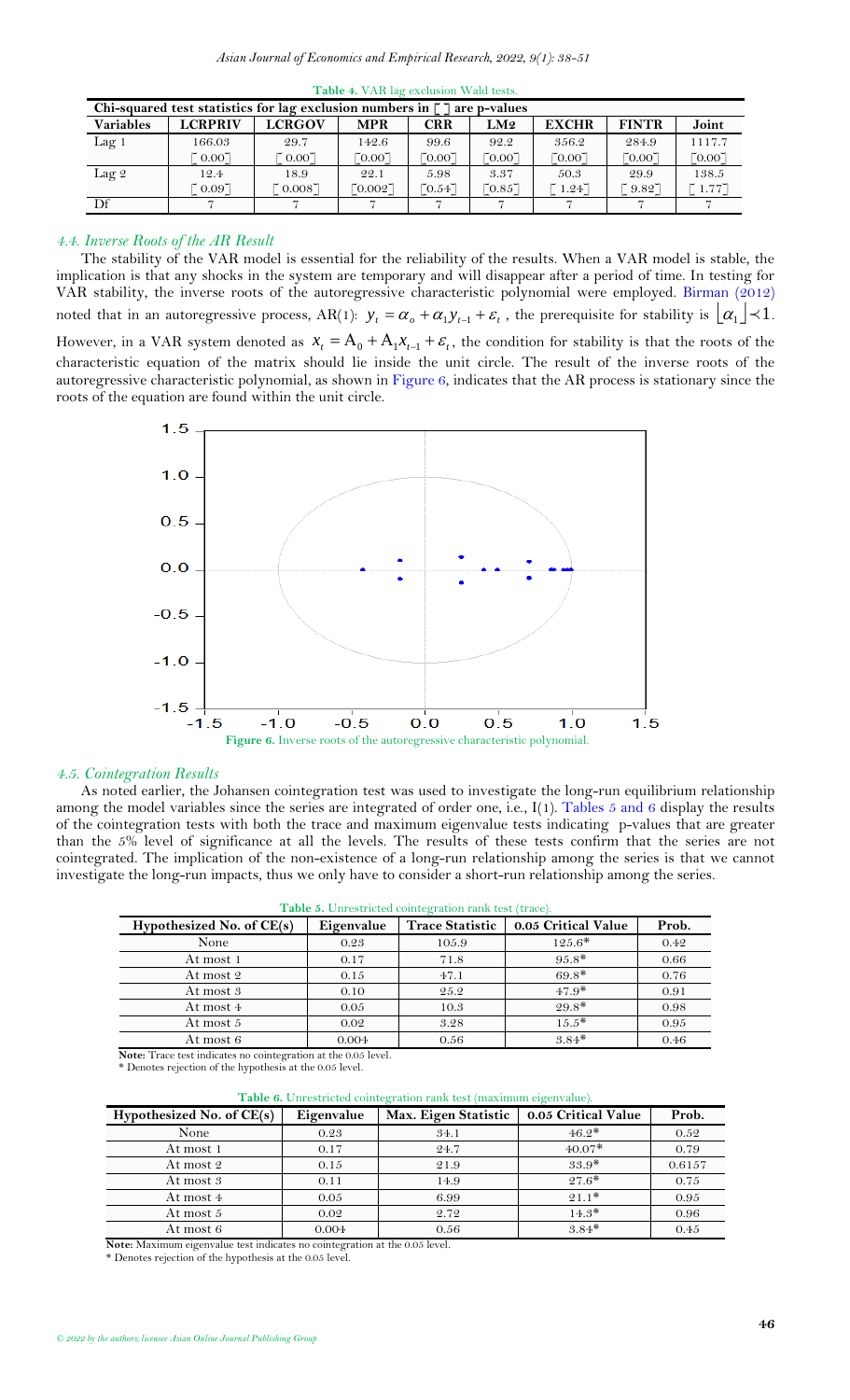#### *4.6. Impulse Response Results*

The impulse response results in [Appendix 1](#page-11-0) indicate that credit to the private sector responds positively to money supply in all the periods under study. This is in accord with *a priori* expectation as rising money supply without regulation increases liquidity in the banking system, which gives deposit money banks enough leverage to extend credit facilities. The macroeconomic implications of rising money supply, especially its impact on the price level, is among the major rationales for monetary policy intervention. In Nigeria, the main policy thrust of the monetary authority is inflation targeting, bearing in mind that growing monetary aggregates cause inflation. The findings also show that credit to the private sector responds positively to monetary policy rate (MPR) in all the periods. However, this result is not supported by [Udoh et al. \(2021\)](#page-10-8), who found no significant link between credit to the private sector and shocks to the MPR. This finding is contrary to the objective of monetary policy as a tool to reduce the ability of banks to extend credit using contractionary monetary policy, such as increase in the MPR. As the MPR is a benchmark rate that influences other rates, we are of the view that banks take advantage of the rising interest rate occasioned by a high MPR to extend more credit to the private sector since they are profitoriented. This explains why the lending rate in Nigeria is always very high compared to the deposit rate.

It was also found that credit to the private sector responded positively to the cash reserve ratio (CRR) up to the fourth period, but from period five the response became negative. As a tool to reduce the ability of banks to extend credit through influencing their reserve position, especially during inflationary periods, the CBN alters the cash reserve ratio in most of its monetary policy committee meetings to align with current macroeconomic reality. The fact that the actual impact of the policy is felt after the fourth period is an indication of the time the policy takes to influence the targeted objective. Credit to the private sector was found to negatively respond to foreign interest rate starting from period two. As an exogenous variable, shocks to foreign interest rate reverberate to the domestic economy. A rise in US funds rate, for instance, provides an investment opportunity for deposit money banks such that it dampens their domestic financial intermediation role as they scramble to avail of the opportunity to invest in foreign denominated assets. Credit to the private sector was found to respond negatively to the exchange rate from period two and thereafter. This shows the sensitivity of exchange rate to credit provision in Nigeria as banks consider foreign currency denominated investment assets as alternatives to domestic credit extension.

In another vein, credit to the government responded positively to money supply up to the second period, but thereafter the response became negative. We contend that a rising money supply reduces the need for the government to borrow money, and the falling interest rate this scenario entails provides additional rationale for reduced bank lending. Findings also show that credit to the government responded negatively to the MPR starting from period three. This is contrary to the response of credit to the private sector to shocks in the MPR, which is positive throughout the whole period. Since credit to the government is mainly in the form of bonds with a fixed interest rate, as the MPR is raised we contend that banks would prefer to lend to the private sector with a marketdetermined interest rate to generate more revenue. Unlike the response of credit to the private sector to changes in the cash reserve requirement, credit to the government responds positively to the cash reserve requirement in all periods. The implication is that banks become risk averse when their reserves are reduced and would prefer to lend more to the government since public sector credit is more secure. In all the periods, results show that credit to the government responds positively to the foreign interest rate and the exchange rate. As an intermediate target that can be influenced to impact key monetary policy objectives, money supply was found to respond negatively to both the MPR and the CRR after the first and second periods. Rising money supply entails increases in policy instruments in order to neutralize the impact of monetary growth on the macroeconomic variables, especially price level. The findings reveal how shocks to foreign interest rate transmit to money supply in Nigeria as money supply responds negatively to foreign interest rate after the first period. A rise in foreign interest rate in relation to domestic interest rate means that domestic interest rate bearing investment assets are becoming less attractive and the consequence is rising capital outflows and lower capital inflows, hence the reduction in money supply.

#### *4.7. Variance Decomposition Results*

The results of the variance decomposition in [Appendix 2](#page-11-1) that other than shocks to itself, which was 100% in the first period, shocks to money supply explained about 0.81% of shocks to credit to the private sector in the second period, which continuously rise until it settled at 36% in the last period. Shocks to the MPR explained about 1.4%, 2.8% and 3.9% in periods two, three and four, respectively, to shocks to credit to the private sector until it settled at 4% from period five until the last period. Shocks to the CRR explained about 0.4% of shocks to credit to the private sector, which marginally rose until it settled at approximately 3% in the last period. Foreign interest rate shocks explained about 0.2% of shocks to credit to the private sector and these shocks fluctuated over the period. Findings also reveal that other than shocks to itself, which was 99.89% in the first period, shocks to money supply explained about 0.58% of shocks to credit to the government in the second period, which fell to 0.47% in the third period, and then the shocks marginally reduced up until the last period. Shocks to the MPR explained about 0.03% of shocks to credit to the government in the second period, which marginally rose to 0.05% in the third period, reduced to 0.047% in the fifth period, and finally settled at 0.14% in the last period. Shocks to the CRR explained about 0.96% of shocks to credit to the government in the second period, which increased thereafter until it settled at 3.6% in the last period. Shocks to foreign interest rate explained about 1.16% of shocks to credit to the government in the second period, which marginally fluctuated until it settled at 2.1% in the last period.

### <span id="page-9-0"></span>**5. Conclusion and Recommendations**

In this study, we set out to investigate the responses of credit to the private sector and credit to the government to shocks in monetary policy instruments using the VAR model with monthly data covering the period from 2010M1 to 2021M8. The findings reveal that credit to the private sector and credit to the government respond differently to shocks in monetary policy instruments. For instance, while credit to the government responded negatively to shocks in the MPR after couple of periods, the response of credit to the private sector to shocks in the MPR was positive through the entire period under study. Also, as credit to the private sector responded negatively to shocks in the cash reserve requirement, the response of credit to the government was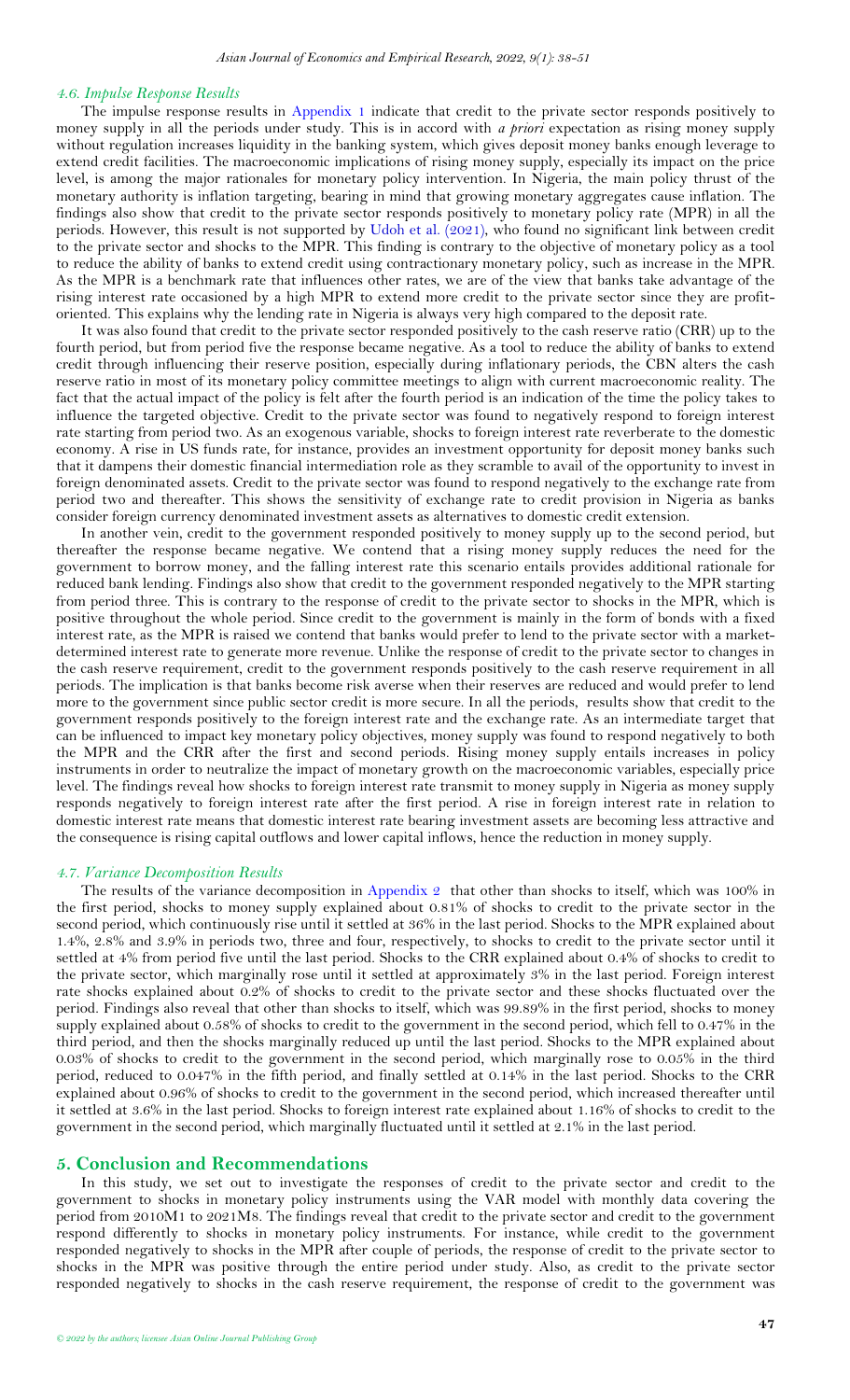positive throughout the whole period. We found that money supply responded negatively to shocks in the MPR and CRR after a short period of time and also responded negatively to shocks in foreign interest rate. The conclusion of our findings is that different monetary policy tools exert different influences on both credit to the private sector and credit to the government. The policy implications of these findings are that, for a government that wants to improve private sector lending in order to improve productivity and reduce unemployment, it would not be appropriate to use uniform monetary policy tools to influence the direction of credit. The use of selective credit, though not commonly used, should be given priority to ensure that credit flows to the chosen sector. Thus, for the monetary authorities to envisage that uniform monetary policy tools could influence the flow of credit to the two sectors of the economy in a similar direction could be misleading. Second, even though both the CRR and MPR work effectively in influencing money supply, which is used as an intermediate target, the inability to factor in the influence of foreign interest rate shock could work against the use of these tools to influence money supply. A rise in foreign interest rate, for instance, could lead to an abrupt capital outflow, which will reduce money supply and thus jeopardize the expansionary monetary stance of the monetary authorities and vice versa. Consequently, we recommend that policy tools used to influence financial intermediation should factor in the sensitivity of both public and private sectors to changes in these tools. Also, the use of both the MPR and CRR to influence money supply should be given priority, especially during intense deflationary or inflationary periods, while monetary authorities should be conscious of the effects of exogenous shocks on domestic money supply.

### <span id="page-10-0"></span>**References**

- <span id="page-10-9"></span>Abuka, C., Alinda, R. K., Minoiu, C., Peydró, J.-L., & Presbitero, A. F. (2019). Monetary policy and bank lending in developing countries: Loan applications, rates, and real effects. *Journal of Development Economics, 139*(C), 185-202.
- <span id="page-10-4"></span>Adediran, O. S., George, E. O., Alege, P. O., & Obasaju, B. O. (2019). Is there any relationship between monetary policy tools and external credit-growth nexus in Nigeria? *Cogent Economics & Finance, 7*(1), 1-14.
- <span id="page-10-5"></span>Ademokoya, A. A., Sanni, M., Oke, L. A., & Abogun, S. (2020). Impact of monetary policy on bank credit in Nigeria. *Journal of Accounting Research, Organization and Economics, 3*(3), 196-205.
- <span id="page-10-6"></span>Adeniyi, A. M., Kayode, A. K., Sakirat, S. O., & Olamide, F. T. (2018). Monetary policy and bank credit in Nigeria: A Toda-Yamamoto approach. *Acta Universitatis Danubius, 14*(5), 717-735.
- <span id="page-10-3"></span>Afolabi, M. A., Adeyemi, K. K., Salawudeen, O. S., & Fagbemi, T. O. (2018). Monetary policy & bank credit in Nigeria: A Toda-yamamoto approach. *Economica, 14*(5), 717-735.
- <span id="page-10-18"></span>Aikman, D., Lehnert, A., Liang, N., & Modugno, M. (2020). Credit, financial conditions, and monetary policy transmission. *International Journal of Central Banking, 16*(3), 141-179.
- <span id="page-10-21"></span>Allybokus, M., Sookia, N., & Gujadhur, P. (2010). A vector autoregressive (VAR) approach to the credit channel for the monetary transmission mechanism in Mauritius. *University of Mauritius Research Journal, 16*, 169-195.

<span id="page-10-11"></span>Amacher, R. C., & Ulbrich, H. H. (1986). *Principles of macroeconomics*. Cincinnati: South Western Publishing Co.

- <span id="page-10-19"></span>Bangura, M., Ngombu, A., Pessima, S., & Kargbo, I. (2021). Bank lending channel of monetary policy: Dynamic panel data evidence from Sierra Leone. *Modern Economy, 12*(5), 1035-1058.
- <span id="page-10-17"></span>Bassey, G. E., & Ekong, U. M. (2019). Monetary policy and bank performance in Nigeria: A vector autoregressive (VAR) approach. *International Journal of Economics & Finance Research & Applications, 3*(1), 12-34.
- <span id="page-10-26"></span>Birman, A. (2012). A VAR analysis on the monetary policy transmission mechanism in Romania. *European Journal of Interdisciplinary Studies, 4*(1), 15-31.
- <span id="page-10-1"></span>Central Bank of Nigeria. (2016). *Education in economic series No. 2*. Nigeria: Central Bank of Nigeria Research Department.

<span id="page-10-16"></span>Fisera, B., & Kotlebova, J. (2019). *Comparison of effects of expansionary monetary policy in the Czech Republic and Slovakia*. Paper presented at the SHS Web of Conferences.

- <span id="page-10-25"></span>Gan, C., Lee, M., Yong, H. H. A., & Zhang, J. (2006). Macroeconomic variables and stock market interactions: New Zealand evidence. *Investment Management and Financial Innovations, 3*(4), 89-101.
- <span id="page-10-24"></span>Kilian, L. (2001). Impulse response analysis in vector autoregressions with unknown lag order. *Journal of Forecasting, 20*(3), 161-179.
- <span id="page-10-23"></span>Kim, S., & Roubini, N. (2000). Exchange rate anomalies in the industrial countries: A solution with a structural VAR approach. *Journal of Monetary Economics, 45*(3), 561-586.
- <span id="page-10-14"></span>Matemilola, B. T., Bany-Ariffin, A. N., & Muhtar, F. E. (2014). The impact of monetary policy on bank lending rate in South Africa. *Borsa Istanbul Review, 15*(1), 53-59.
- <span id="page-10-15"></span>Ndubuaku, V. C., Ifeanyi, O., Nze, C., & Onyemere, S. (2017). Impact of monetary policy (interest rate) regimes on the performance of the banking sector in Nigeria. *Journal of Economics and Finance, 8*(4), 16-32.
- <span id="page-10-2"></span>Nyong, M. O. (2011). Monetary policy and the performance of commercial banks. *CBN Economic and Financial Reviews, 34*(3), 777 – 795.
- <span id="page-10-12"></span>Nzeh, I. C., Uzoechina, B. I., Eze, M. A., Imoagwu, C. P., & Ozoh, J. N. (2022). Private sector credit provision in periods of fluctuating capital inflows in Nigeria: Does each regime change influence credit provision differently? *International Journal of Research and Innovation in Social Science, 6*(1), 98-113.
- <span id="page-10-10"></span>Onoh, J. O., & Nwachukwu, T. (2017). Monetary policy and credit delivery in commercial banks–evidence from Nigeria. *International Journal of Social Sciences and Management Research, 3*(7), 2545-5303.
- <span id="page-10-7"></span>Osakwe, C. I., Okoye, N. J., Ezeala, G., & Okeke, L. N. (2022). Monetary policy instruments: Effect on the performance of deposit money banks in Nigeria. *Journal of Contemporary Issues in Accounting, 1*(1), 74-90.
- <span id="page-10-20"></span>Pham, H. S. T., Le, T., & Nguyen, L. Q. T. (2021). Monetary policy and bank liquidity creation: Does bank size matter? *International Economic Journal, 35*(2), 205-222.
- <span id="page-10-13"></span>Preethee, N., Allybokus, M., Sookia, N., & Gujadhur, P. (2010). A vector AutoRegressive (VAR) approach to the credit channel for the monetary transmission mechanism in Mauritius. *University of Mauritius Research Journal, 16*(1), 169-195.
- <span id="page-10-22"></span>Rummel, O. (2015). *Economic modelling and forecasting: VAR, SVAR and VECM modelling*. England: Bank of England Centre for Central Banking Studies.
- <span id="page-10-8"></span>Udoh, E. A., Dauda, M., Ajayi, K. J., & Ikpechukwu, N. C. (2021). Monetary policy transmission in Nigeria: Does the credit channel work? *The Journal of Developing Areas, 55*(1), 283-301.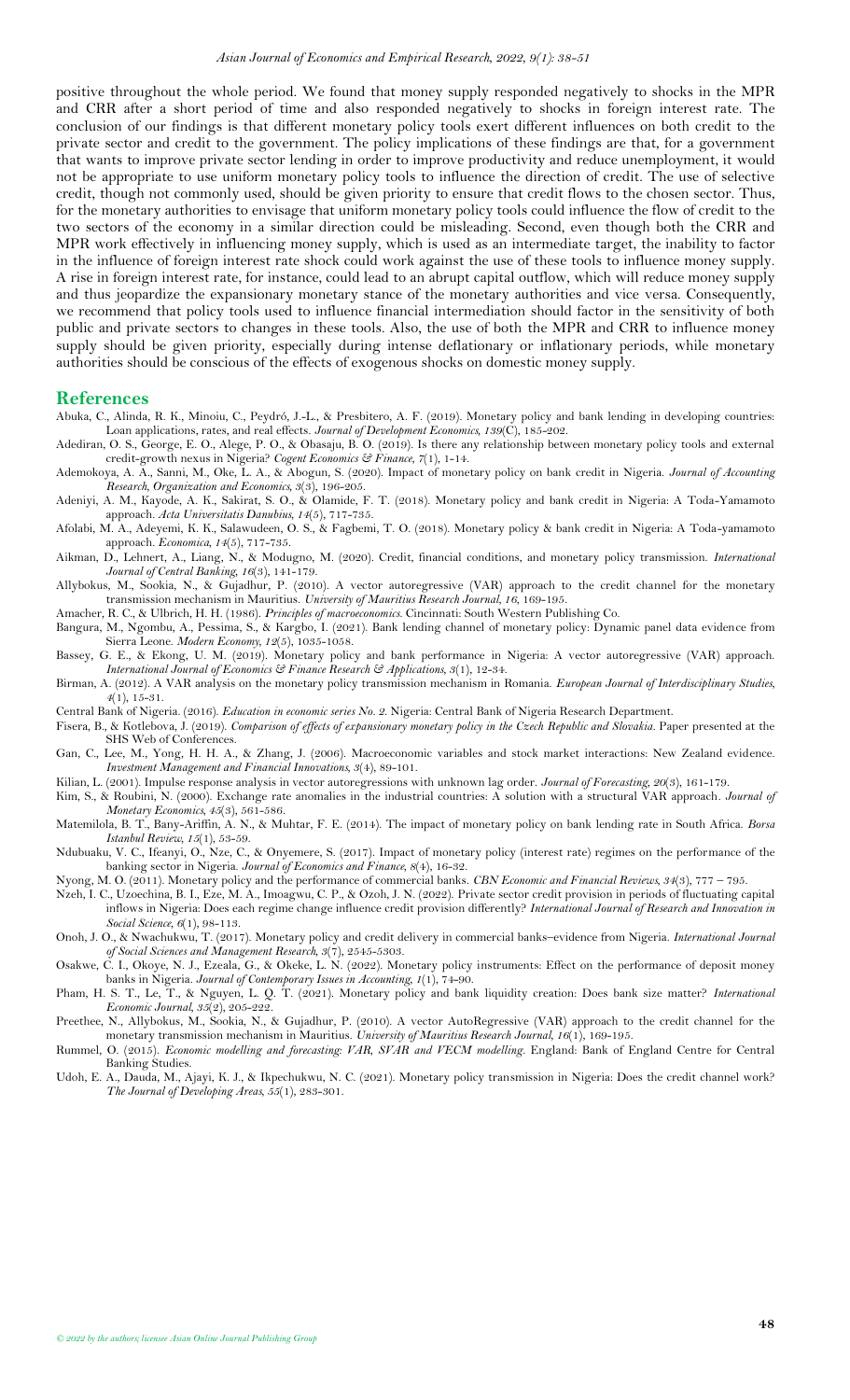





LNCRPRIV LNCRGOV

EXCHR

- LOG(M2<br>- FINTR

#### **Appendix 1.** Impulse response results.

**Appendix 2.** Variance decomposition results.

### <span id="page-11-1"></span><span id="page-11-0"></span>Variance decomposition of LCRPRIV. **Period S.E. LCRPRIV LCRGOV L(M2) MPR CRR FINTR EXCHR** 1 0.01 100.0 0.00 0.00 0.00 0.00 0.00 0.00 2 0.02 97.2 0.002 0.81 1.37 0.39 0.21 0.06 3 0.02 92.2 0.04 3.84 2.84 0.57 0.42 0.11 4 0.02 86.04 0.22 8.53 3.94 0.48 0.59 0.18  $5 \begin{array}{|c|c|c|c|c|c|c|c|} \hline 5 & 0.02 & 79.5 & 0.57 & 13.9 & 4.60 & 0.39 & 0.73 & 0.28 \ \hline \end{array}$ 6 0.03 73.3 1.08 19.03 4.91 0.46 0.81 0.41  $7 \mid 0.03 \mid 67.7 \mid 1.68 \mid 23.5 \mid 4.98 \mid 0.69 \mid 0.85 \mid 0.55$  $8 \begin{array}{|c|c|c|c|c|c|c|c|c|} \hline 8 & 0.03 & 62.9 & 2.32 & 27.3 & 4.90 & 1.04 & 0.86 & 0.69 \ \hline \end{array}$  $9 \mid 0.03 \mid 58.8 \mid 2.96 \mid 30.4 \mid 4.75 \mid 1.47 \mid 0.85 \mid 0.83$ 10 0.04 55.4 3.56 32.8 4.57 1.94 0.83 0.95 11 0.04 52.51 4.12 34.7 4.38 2.42 0.80 1.05 12 0.04 50.1 4.63 36.3 4.19 2.89 0.77 1.13

**Note:** Cholesky Ordering: LCRPRIV, LCRGOV, L(M2), MPR, CRR, FINTR, EXCHR.

#### Variance decomposition of LCRGOV.

| Period         | S.E.     | <b>LCRPRIV</b> | <b>LCRGOV</b> | L(M2) | <b>MPR</b> | <b>CRR</b> | <b>FINTR</b> | <b>EXCHR</b> |
|----------------|----------|----------------|---------------|-------|------------|------------|--------------|--------------|
|                | 1.04     | 0.10           | 99.9          | 0.00  | 0.00       | 0.00       | 0.00         | 0.00         |
| $\mathfrak{D}$ | 1.145959 | 0.16           | 96.9          | 0.58  | 0.03       | 0.96       | 1.16         | 0.14         |
| 3              | 1.27     | 0.18           | 96.2          | 0.47  | 0.05       | 1.23       | 1.52         | 0.32         |
| $\overline{4}$ | 1.34     | 0.15           | 95.4          | 0.44  | 0.05       | 1.54       | 1.89         | 0.51         |
| 5              | 1.39     | 0.15           | 94.8          | 0.41  | 0.06       | 1.83       | 2.05         | 0.69         |
| 6              | 1.42     | 0.15           | 94.3          | 0.39  | 0.06       | 2.13       | 2.13         | 0.86         |
|                | 1.45     | 0.16           | 93.8          | 0.38  | 0.07       | 2.42       | 2.16         | 1.003        |
| 8              | 1.46     | 0.18           | 93.4          | 0.37  | 0.08       | 2.69       | 2.17         | 1.12         |
| 9              | 1.48     | 0.20           | 93.03         | 0.36  | 0.09       | 2.95       | 2.16         | 1.21         |
| 10             | 1.49     | 0.23           | 92.7          | 0.36  | 0.10       | 3.18       | 2.14         | 1.29         |
| 11             | 1.49     | 0.26           | 92.4          | 0.35  | 0.12       | 3.38       | 2.13         | 1.34         |
| 12             | 1.50     | 0.29           | 92.2          | 0.35  | 0.14       | 3.56       | 2.11         | 1.38         |

Note: Cholesky Ordering: LCRPRIV, LCRGOV, L(M2), MPR, CRR, FINTR, EXCHR.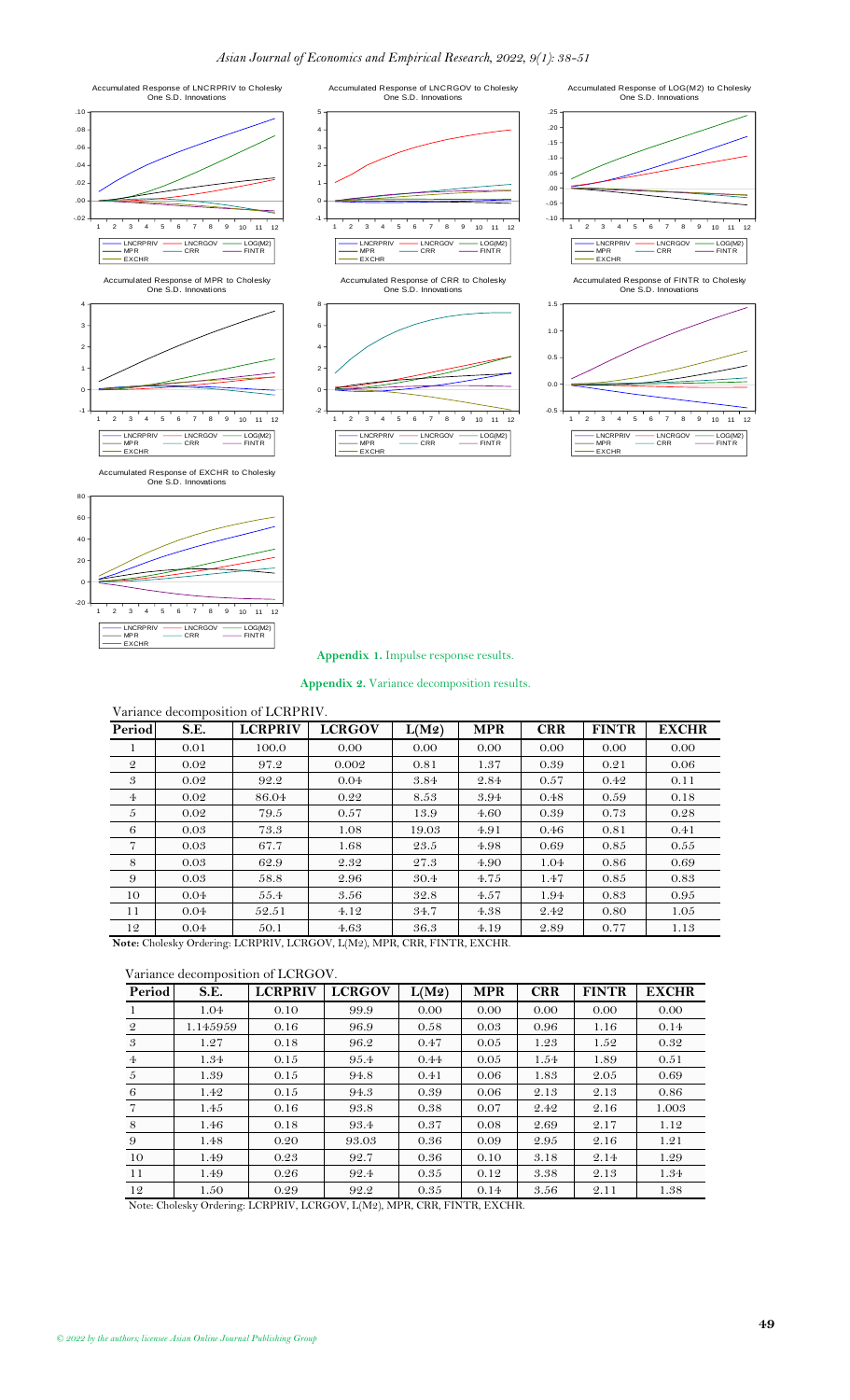|               |      | Variance decomposition of L(M2).                                         |               |        |            |            |              |              |
|---------------|------|--------------------------------------------------------------------------|---------------|--------|------------|------------|--------------|--------------|
| Period        | S.E. | <b>LCRPRIV</b>                                                           | <b>LCRGOV</b> | L(M2)  | <b>MPR</b> | <b>CRR</b> | <b>FINTR</b> | <b>EXCHR</b> |
|               | 0.03 | 2.66                                                                     | 4.89          | 92.4   | 0.00       | 0.00       | 0.00         | 0.00         |
| $\mathcal{Q}$ | 0.04 | 4.60                                                                     | 5.35          | 88.8   | 1.09       | 0.03       | 0.14         | 0.006        |
| 3             | 0.05 | 7.52                                                                     | 6.81          | 83.5   | 1.59       | 0.15       | 0.33         | 0.09         |
| 4             | 0.06 | 11.03                                                                    | 7.89          | 78.2   | 2.09       | 0.26       | 0.40         | 0.18         |
| 5             | 0.06 | 14.5                                                                     | 8.71          | 73.2   | 2.47       | 0.39       | 0.44         | 0.27         |
| 6             | 0.07 | 17.7                                                                     | 9.30          | 69.004 | 2.76       | 0.51       | 0.46         | 0.35         |
| 7             | 0.07 | 20.4                                                                     | 9.72          | 65.5   | 2.92       | 0.63       | 0.47         | 0.41         |
| 8             | 0.08 | 22.8                                                                     | 10.008        | 62.5   | 3.02       | 0.75       | 0.48         | 0.44         |
| 9             | 0.08 | 24.8                                                                     | 10.2          | 60.1   | 3.08       | 0.86       | 0.49         | 0.48         |
| 10            | 0.09 | 26.6                                                                     | 10.4          | 58.03  | 3.09       | 0.97       | 0.51         | 0.50         |
| 11            | 0.09 | 28.02                                                                    | 10.4          | 56.3   | 3.09       | 1.07       | 0.53         | 0.52         |
| 12            | 0.09 | 29.3                                                                     | 10.5          | 54.9   | 3.07       | 1.18       | 0.55         | 0.56         |
|               |      | Note: Cholesky Ordering: LCRPRIV, LCRGOV, L(M2), MPR, CRR, FINTR, EXCHR. |               |        |            |            |              |              |

### Variance decomposition of MPR.

| Period         | S.E. | <b>LCRPRIV</b>                                                           | <b>LCRGOV</b> | L(M2) | <b>MPR</b> | <b>CRR</b> | <b>FINTR</b> | <b>EXCHR</b> |
|----------------|------|--------------------------------------------------------------------------|---------------|-------|------------|------------|--------------|--------------|
|                | 0.38 | 0.74                                                                     | 0.03          | 0.52  | 98.7       | 0.00       | 0.00         | 0.00         |
| $\mathfrak{D}$ | 0.53 | 1.84                                                                     | 0.03          | 0.69  | 92.4       | 2.66       | 1.03         | 1.32         |
| 3              | 0.65 | 1.69                                                                     | 0.04          | 1.75  | 90.5       | 2.30       | 1.56         | 2.11         |
| $\overline{4}$ | 0.75 | 1.39                                                                     | 0.22          | 3.53  | 88.6       | 1.81       | 1.89         | 2.53         |
| 5              | 0.84 | 1.12                                                                     | 0.46          | 5.54  | 86.7       | 1.45       | 2.12         | 2.65         |
| 6              | 0.92 | 0.95                                                                     | 0.78          | 7.45  | 84.6       | 1.29       | 2.33         | 2.63         |
| 7              | 0.99 | 0.86                                                                     | 1.13          | 9.14  | 82.5       | 1.28       | 2.53         | 2.54         |
| 8              | 1.05 | 0.84                                                                     | 1.48          | 10.6  | 80.5       | 1.39       | 2.75         | 2.44         |
| 9              | 1.10 | 0.85                                                                     | 1.81          | 11.7  | 78.7       | 1.60       | 2.98         | 2.34         |
| 10             | 1.16 | 0.88                                                                     | 2.12          | 12.6  | 77.09      | 1.86       | 3.21         | 2.25         |
| 11             | 1.20 | 0.93                                                                     | 2.39          | 13.3  | 75.6       | 2.14       | 3.45         | 2.18         |
| 12             | 1.24 | 0.98                                                                     | 2.62          | 13.8  | 74.4       | 2.42       | 3.69         | 2.12         |
|                |      | Note: Cholesky Ordering: LCRPRIV, LCRGOV, L(M2), MPR, CRR, FINTR, EXCHR. |               |       |            |            |              |              |

# Variance decomposition of CRR.

| Period         | S.E.  | <b>LCRPRIV</b> | <b>LCRGOV</b> | L(M2) | <b>MPR</b> | <b>CRR</b> | <b>FINTR</b> | <b>EXCHR</b> |
|----------------|-------|----------------|---------------|-------|------------|------------|--------------|--------------|
| 1              | 1.55  | 0.11           | 1.97          | 0.09  | 0.54       | 97.3       | 0.00         | 0.00         |
| $\mathcal{Q}$  | 2.08  | 0.32           | 1.14          | 0.14  | 2.06       | 96.3       | 0.06         | 0.02         |
| 3              | 2.38  | 0.25           | 1.75          | 0.36  | 2.27       | 95.2       | 0.13         | 0.06         |
| $\overline{4}$ | 2.57  | 0.25           | 2.31          | 0.84  | 2.38       | 93.8       | 0.20         | 0.19         |
| 5              | 2.69  | 0.39           | 3.20          | 1.50  | 2.40       | 91.8       | 0.24         | 0.45         |
| 6              | 2.79  | 0.64           | 4.09          | 2.37  | 2.41       | 89.4       | 0.26         | 0.82         |
| 7              | 2.87  | 1.01           | 5.02          | 3.39  | 2.39       | 86.6       | 0.26         | 1.29         |
| 8              | 2.94  | 1.48           | 5.89          | 4.53  | 2.38       | 83.6       | 0.25         | 1.83         |
| 9              | 3.004 | 2.03           | 6.68          | 5.77  | 2.35       | 80.5       | 0.26         | 2.39         |
| 10             | 3.07  | 2.65           | 7.37          | 7.04  | 2.32       | 77.4       | 0.23         | 2.94         |
| 11             | 3.13  | 3.30           | 7.97          | 8.34  | 2.28       | 74.4       | 0.23         | 3.48         |
| 12             | 3.19  | 3.99           | 8.44          | 9.63  | 2.24       | 71.5       | 0.24         | 3.97         |

**Note:** Cholesky Ordering: LCRPRIV, LCRGOV, L(M2), MPR, CRR, FINTR, EXCHR.

## Variance decomposition of FINTR.

| Period         | S.E. | <b>LCRPRIV</b> | <b>LCRGOV</b> | L(M2) | <b>MPR</b> | <b>CRR</b> | <b>FINTR</b> | <b>EXCHR</b> |
|----------------|------|----------------|---------------|-------|------------|------------|--------------|--------------|
|                | 0.10 | 4.68           | 0.17          | 0.29  | 0.27       | 0.08       | 94.5         | 0.00         |
| $\mathfrak{D}$ | 0.18 | 6.25           | 0.15          | 0.12  | 0.40       | 0.13       | 92.5         | 0.46         |
| 3              | 0.24 | 7.03           | 0.19          | 0.07  | 0.24       | 0.08       | 91.03        | 1.35         |
| 4              | 0.28 | 7.29           | 0.21          | 0.05  | 0.25       | 0.07       | 89.5         | 2.66         |
| 5              | 0.32 | 7.29           | 0.24          | 0.04  | 0.56       | 0.08       | 87.5         | 4.28         |
| 6              | 0.35 | 7.19           | 0.26          | 0.03  | 1.16       | 0.11       | 85.1         | 6.10         |
| 7              | 0.38 | 7.06           | 0.26          | 0.03  | 1.98       | 0.17       | 82.5         | 8.02         |
| 8              | 0.41 | 6.92           | 0.25          | 0.04  | 2.95       | 0.24       | 79.7         | 9.91         |
| 9              | 0.46 | 6.80           | 0.23          | 0.05  | 3.99       | 0.33       | 76.8         | 11.7         |
| 10             | 0.46 | 6.71           | 0.21          | 0.06  | 5.04       | 0.42       | 74.2         | 13.4         |
| 11             | 0.48 | 6.64           | 0.19          | 0.08  | 6.05       | 0.53       | 71.6         | 14.9         |
| 12             | 0.50 | 6.60           | 0.17          | 0.10  | 7.007      | 0.62       | 69.2         | 16.3         |

**Note:** Cholesky Ordering: LCRPRIV, LCRGOV, L(M2), MPR, CRR, FINTR, EXCHR.